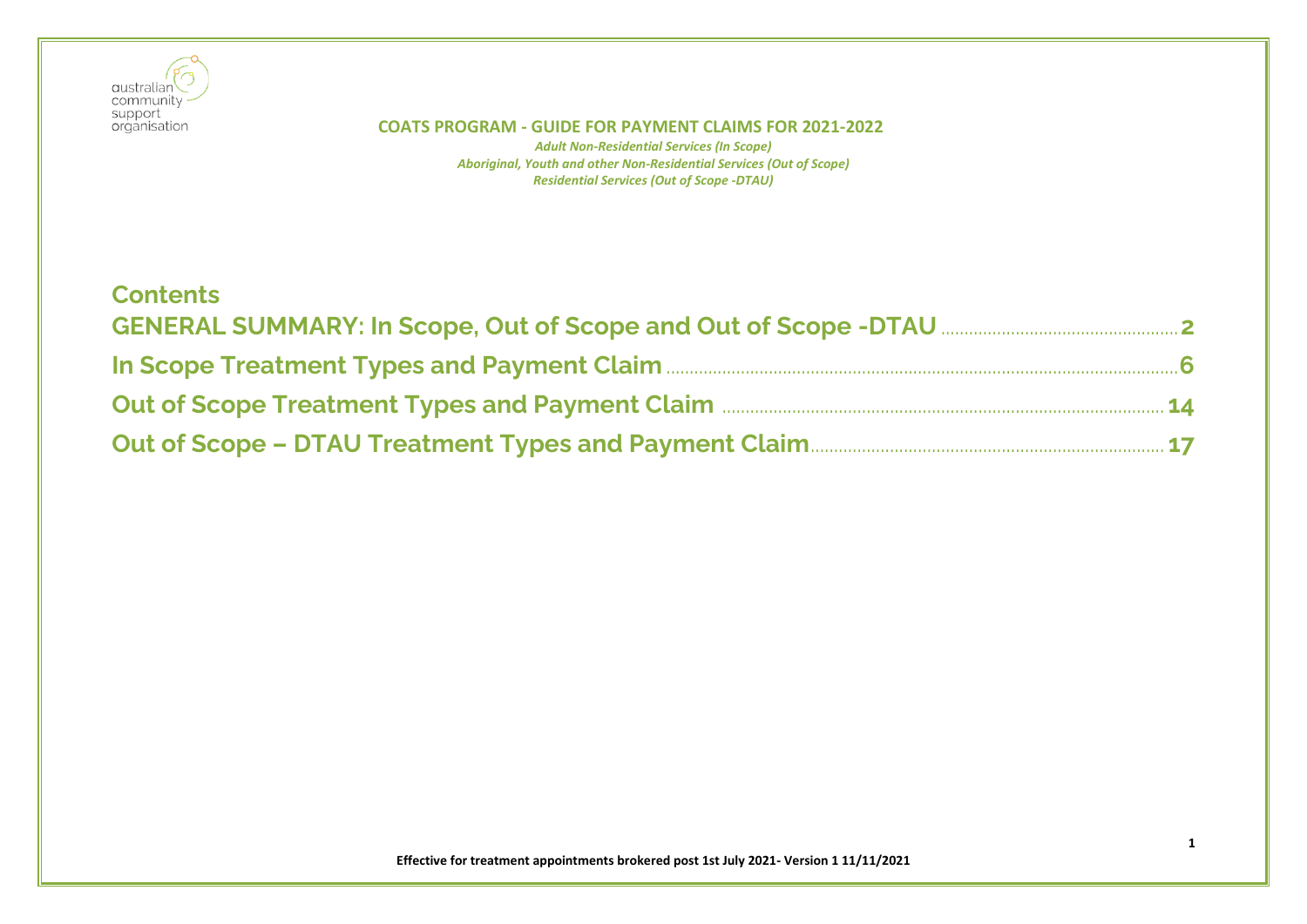

 **COATS PROGRAM - GUIDE FOR PAYMENT CLAIMS FOR 2021-2022** *Adult Non-Residential Services (In Scope) Aboriginal, Youth and other Non-Residential Services (Out of Scope) Residential Services (Out of Scope -DTAU)*

# <span id="page-1-0"></span>**GENERAL SUMMARY: In Scope, Out of Scope and Out of Scope -DTAU**

This guide provides information on the prices and products for payment claims through COATS for the provision of Adult Non – Residential Services (In scope), Aboriginal, youth and other non-residential treatment services (out of scope) and Residential Services (Out of Scope-DTAU) effective from 1 July 2021.

The Department of Families, Fairness and Housing (DFFH has adopted Activity Based Funding (ABF) for all adult AOD non-residential treatment services (In Scope) and Residential Services (Out of Scope-DTAU) whereby service providers receive funding based on the number and types of services provided. In line with an ABF approach, a common funding unit is utilised; a Drug Treatment Activity Unit (DTAU). DTAUs allow relative prices to be compared and adjusted across AOD activities that use different combination of units. Product prices have been determined based on the 2021/2022 funding guidelines by DFFH. As of 1 July 2021, one DTAU unit equates to **\$882.32** of funding. New prices are inclusive of nonattendance and after-hours capacity. **Where clients do not attend any required sessions outlined to constitute a payment for treatment, no claim for payment can be made for all adult AOD non-residential treatment services (In Scope) and Residential Services (Out of Scope-DTAU**).

# **Treatment Completion Advice Payment Forms**

Treatment agencies must complete Treatment Completion Advice (TCA) documents in the Penelope portal. Completion of TCAs enable ACSO to process payment to treatment agencies according to the activity provided and keeps the Penelope case list up to date. The TCA provides the option for partial or full payment, depending on the number of events per course of treatment (see Table 1, 2 & 3 for more details). COATS will calculate the appropriate rate for the course of treatment. Please note that the maximum price paid for an episode of care cannot exceed the full payment amount listed in Table 1, 2 and 3 (this includes any non-attendance payments).

The Clinical TCA should be completed within **two weeks of cessation of treatment** to ensure that Justice Case Managers have the most up to date information to assist with case management and court reports. A TCA event will remain open for **six months from the date of treatment commencement**. Payment will not be made to those TCAs which remain outstanding after this time, unless by exception (e.g. a deferral has been sought and the client is still engaged in the initial course of treatment beyond six months).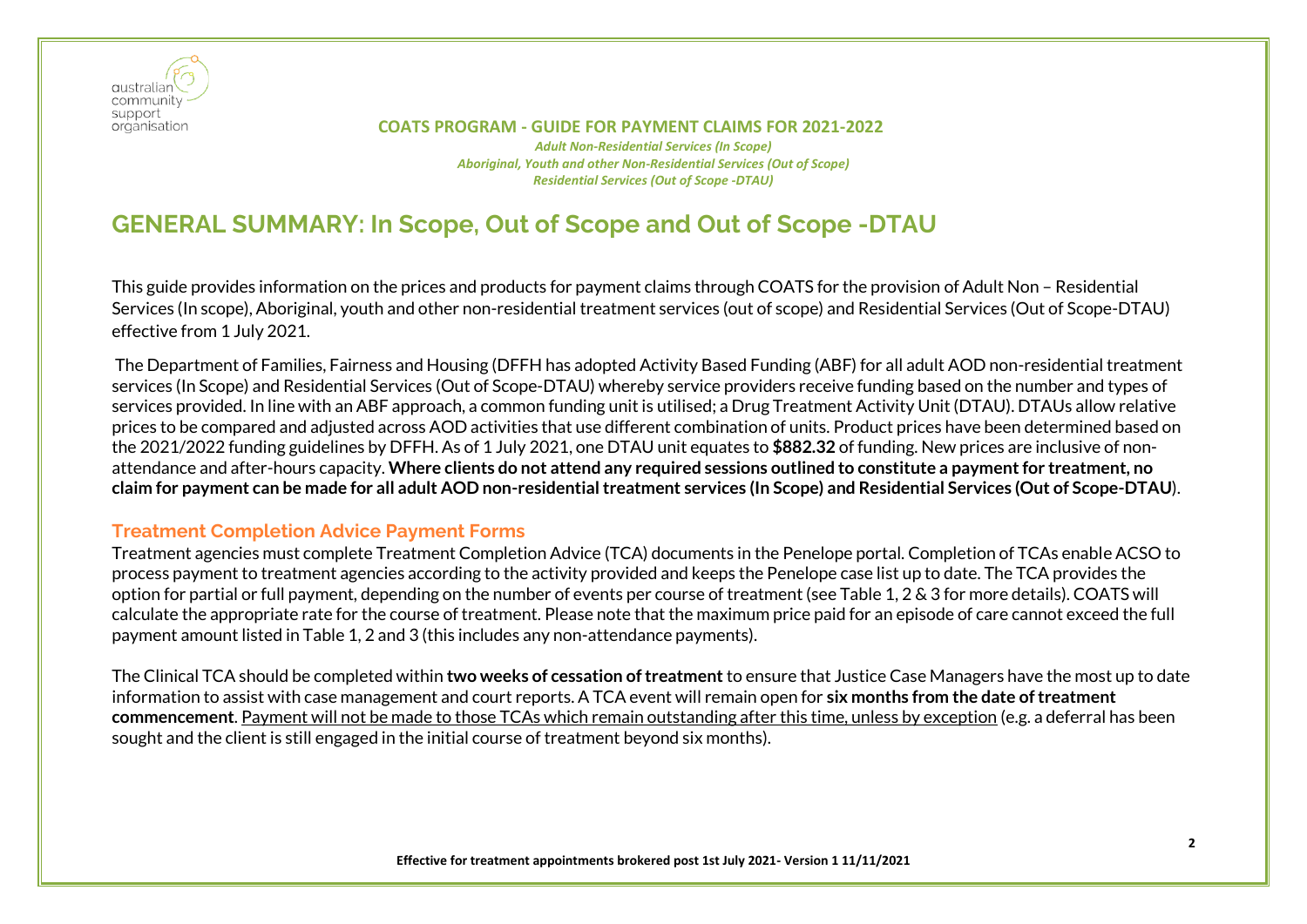

#### **COATS PROGRAM - GUIDE FOR PAYMENT CLAIMS FOR 2021-2022** *Adult Non-Residential Services (In Scope) Aboriginal, Youth and other Non-Residential Services (Out of Scope) Residential Services (Out of Scope -DTAU)*

It is expected that all treatment agencies will provide the necessary level of care identified to meet the needs of individual clients. This means that some clients may require more or less treatment events than identified in Tables 1, 2 and 3. However, the overall cost will average out and service providers will be expected to adjust the duration and intensity of the treatment response to meet the complexity of the client's presentation. The model has been designed to give providers the flexibility to respond to a spectrum of client needs.

A maximum of three 'no-shows' will be paid for all **Aboriginal, Youth and other non-Residential services** (*Out of Scope)*. Where clients do not attend all required sessions outlined to constitute full payment for treatment, an agency can claim up to three no-show payments of \$50.00 each in addition to the partial payment. **No-shows cannot be claimed in addition to full payment**. In instances where a forensic pre-payment or retainer is in place, activity, including assessments will be reconciled against this payment before fee for service is issued. Please note that the maximum price paid for an episode of care cannot exceed the full payment amount listed in Table 2 (this includes any non-attendance payments). D & A assessments will not be brokered to *Adult Non-Residential Services* as these will be undertaken by Adult Non-Residential Assessment & Treatment providers.

Where an agency is providing Bridging Support to forensic clients for all **Residential Services** (*Out of Scope- DTAU),* this is to be recorded against overall DTAU. A maximum of four (4) bridging support contacts are claimable per course of treatment through the same Clinical TCA.

# **Treatment Extension and Variations**

Treatment extensions or second episodes of care can be requested but will only be granted after **a maximum number of sessions/hours** for the relevant service type have been completed. A treatment variation can also be requested by treatment providers should a client's clinical requirements change significantly during the treatment episode.

To request a treatment extension or an additional treatment course, the treating clinician must consult with the client's Justice Case Manager for authorisation. Once this has been approved, the treating clinician must submit a TCA for the current course of treatment and request an additional course using the Extension form via the Penelope portal. This Extension form must include relevant information relating to the clinical need for an additional course of treatment. The client will not need to be re-assessed by COATS for a first extension request, however, any subsequent extensions may require a COATS re-assessment. This will be reviewed on a case-by-case basis.

A treatment can be varied for all *Out of Scope- DTAU services*in order to reclassify between a Standard and Extended treatment course should a client's clinical requirements change significantly during treatment, the treating clinician must consult with the client's Justice Case Manager for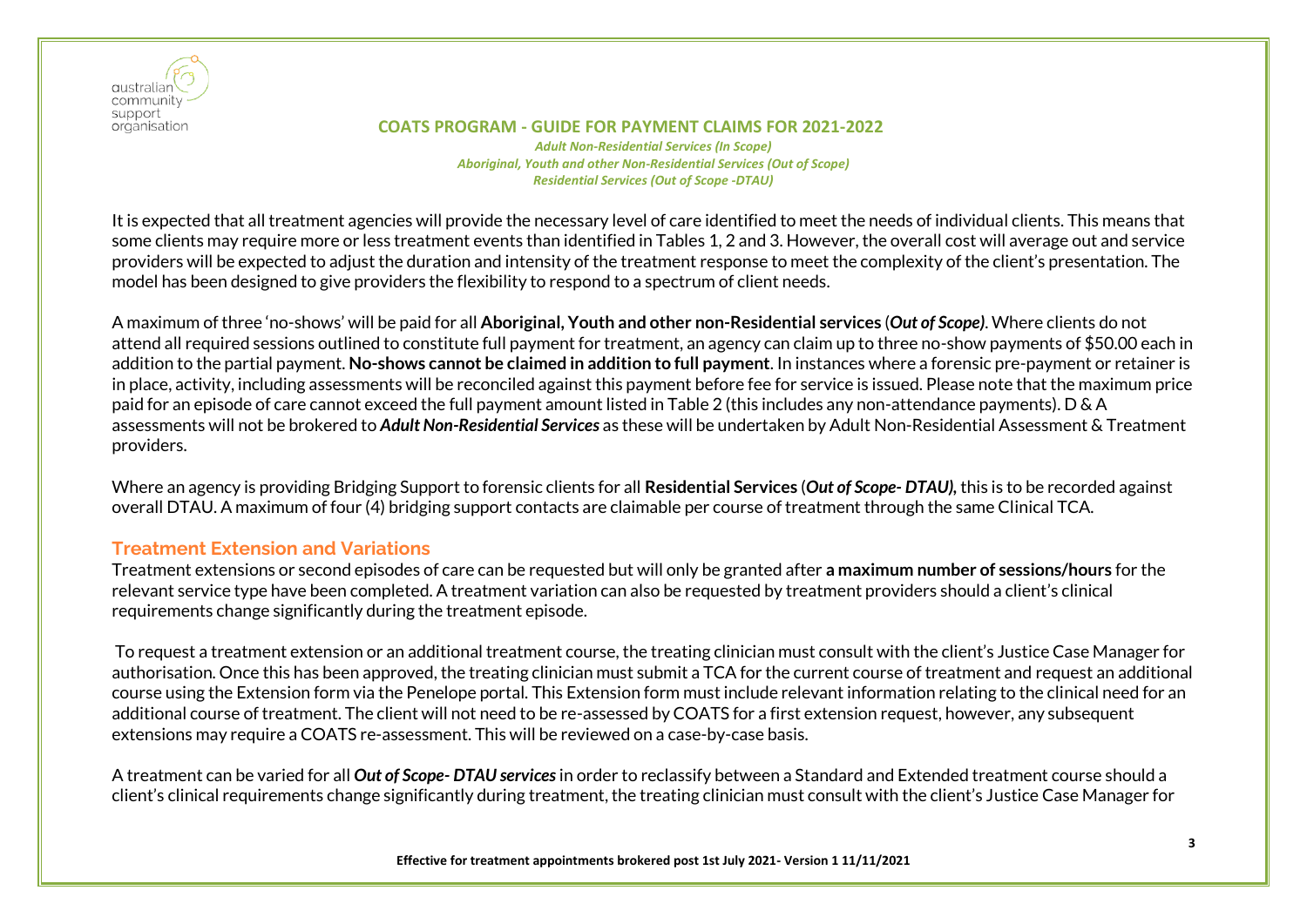

#### **COATS PROGRAM - GUIDE FOR PAYMENT CLAIMS FOR 2021-2022** *Adult Non-Residential Services (In Scope) Aboriginal, Youth and other Non-Residential Services (Out of Scope) Residential Services (Out of Scope -DTAU)*

authorisation. Once this has been approved, the treating clinician will continue to use the same service file on Penelope for an extended course of treatment. A treatment extension request form via the Penelope portal is no longer required for *Out of Scope- DTAU* services. When a client is varied to extended, payment claimable is based on extended dollar amount **ONLY** (not standard plus extended).

Please note, in the instance where a client's Community Corrections, Youth Justice or Parole order has expired, or their engagement with a Courtbased program, such as CISP or Credit Bail, has ceased, service providers will consult with the relevant Justice agency before approving treatment extension or variation requests. For Diversion clients, only one treatment extension request will be granted (equating to two courses of treatment).

Please note: Forensic referrals include any referrals authorised or directed through COATS and meeting the COATS forensic criteria (available on the COATS website). Referrals for clients classified as diversion include referrals to COATS through Victoria Police, Court-based programs and those ordered to attend treatment by Child Protection (this is a trial client group). **Agencies should submit referrals for registration of diversion clients no later than one month from date of first client contact.** 

# **Forensic Targets**

All DFFH funded catchment-based intake providers have a target of **10% DTAU** utilisation for screening and intake of forensic clients. Where an agency is providing Intake and/or Bridging Support to forensic clients, this is to be recorded against overall DTAU. As these products will not be brokered by COATS, service providers are not required to submit TCAs.

All providers of non-residential treatment have a minimum target of **20% DTAU** utilisation for assessment and treatment of forensic clients. All providers of Residential Services (Out of scope -DTAU) treatment have a DTAU utilisation target for treatment of forensic clients. A range of agencies in high demand areas have been allocated additional DTAU in 2021/2022 for treatment of forensic clients. This funding is incorporated into the provider/consortia's overall DTAU. Once this combined target has been reached, agencies may be eligible for fee for service for any additional forensic referrals. Fee for Service will not be approved until ACSO receives endorsement from the catchment DFFH divisional office. As such, it is expected that agencies will have ongoing discussions with their DFFH divisional contact to discuss DTAU allocation and resourcing across the catchment prior to requesting Fee for Service.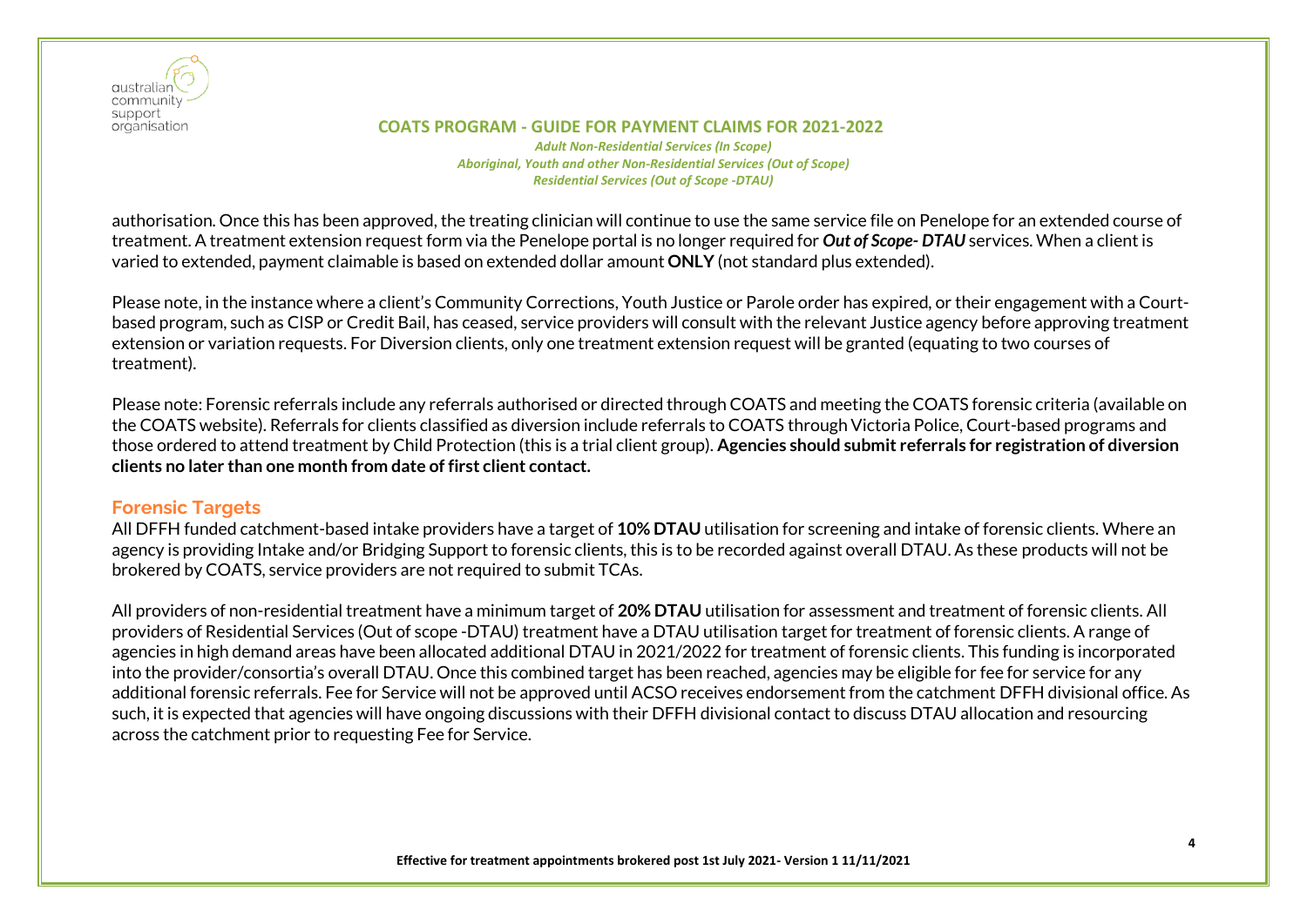

*Adult Non-Residential Services (In Scope) Aboriginal, Youth and other Non-Residential Services (Out of Scope) Residential Services (Out of Scope -DTAU)*

# **Capacity Issues**

To assist in managing demand issues at a local level, agencies must discuss any capacity issues with their regional DFFH office before requesting that referrals are put on hold for a particular location or period.

# **Pricing**

ACSO will apply pricing loadings as follows: Forensic client price loading of 15% and Aboriginal client price loading of 30%. If a client is an Aboriginal and/or Torres Strait Islander *and* a forensic client, the 30% Aboriginal loading only will apply. These loadings will be funded from within a provider's DTAU allocation and not as additional payments. In instances where a forensic pre-payment or retainer is in place, activity, including assessments will be reconciled against this payment before fee for service is issued.

Complexity will be determined through the administration of the common screening tool, which will be conducted as part of the intake and assessment function by either the catchment-based service or by ACSO COATS. Service providers will only receive the 'complex' price for those clients screened as complex through this process or who have submitted a variation should client's circumstances or presentation change during the course of treatment.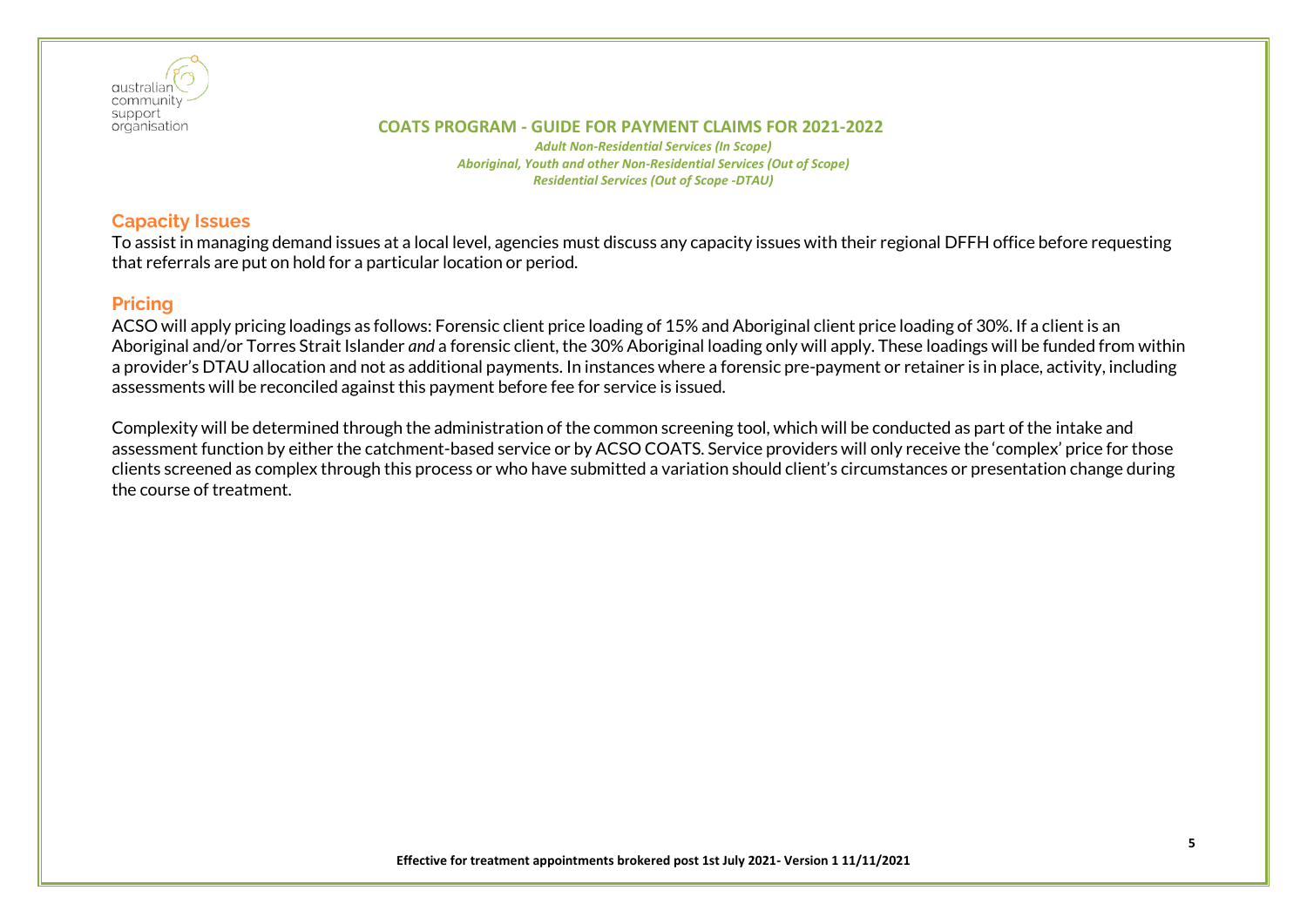

*Adult Non-Residential Services (In Scope) Aboriginal, Youth and other Non-Residential Services (Out of Scope) Residential Services (Out of Scope -DTAU)*

# <span id="page-5-0"></span>**In Scope Treatment Types and Payment Claim**

| Table 1: Adult Non-Residential Services (In Scope) Pricing 2021-2022                                                                                                                                                                                                                                                                                                                                                                                                                                                                                        |                                                                             |                                                                   |  |
|-------------------------------------------------------------------------------------------------------------------------------------------------------------------------------------------------------------------------------------------------------------------------------------------------------------------------------------------------------------------------------------------------------------------------------------------------------------------------------------------------------------------------------------------------------------|-----------------------------------------------------------------------------|-------------------------------------------------------------------|--|
| <b>Treatment Type/ Description</b>                                                                                                                                                                                                                                                                                                                                                                                                                                                                                                                          | <b>Average Length of Treatment for Payment</b><br><b>Based on 2021-2022</b> |                                                                   |  |
|                                                                                                                                                                                                                                                                                                                                                                                                                                                                                                                                                             | <b>Forensic</b>                                                             | <b>Aboriginal and /or Torres Strait</b><br><b>Islander (ATSI)</b> |  |
| <b>Comprehensive Assessment &amp; Initial Treatment Plan</b>                                                                                                                                                                                                                                                                                                                                                                                                                                                                                                |                                                                             | <b>Complete Event</b>                                             |  |
| It is envisaged that on average, 3.5 hours of multi-disciplinary<br>input should be allocated to the completion of an assessment and<br>care plan.<br>This includes a total of 60 minutes for care and recovery co-<br>ordination support. Provision should be made for brief<br>interventions, education and support for clients, family members<br>and carers. This product will be paid for agencies/assessment<br>providers providing adult non-residential services undertaking<br>CISP, ARC, CREDIT Bail, Youth Justice and Diversion<br>assessments. | \$792.32 (0.898 DTAU)                                                       | \$895.55 (1.015 DTAU)                                             |  |
| <b>Brief Intervention -Assessment Providers only</b>                                                                                                                                                                                                                                                                                                                                                                                                                                                                                                        | \$792.32 (0.898 DTAU)                                                       | \$895.55 (1.015 DTAU)                                             |  |
| Education support, advice and intervention provided for clients                                                                                                                                                                                                                                                                                                                                                                                                                                                                                             |                                                                             |                                                                   |  |
| individually, equating on average the duration of a comprehensive                                                                                                                                                                                                                                                                                                                                                                                                                                                                                           | 1 - 53 minutes = $\frac{1}{4}$ (\$198.08)                                   | 1 - 53 minutes = $\frac{1}{4}$ (\$223.89)                         |  |
| assessment.                                                                                                                                                                                                                                                                                                                                                                                                                                                                                                                                                 | 54 - 105 minutes = $\frac{1}{2}$ (\$396.16)                                 | 54 - 105 minutes = 1/2 (\$447.78)                                 |  |
| This may be for clients screened as not requiring assessment or requiring                                                                                                                                                                                                                                                                                                                                                                                                                                                                                   | 106 - 159 minutes = $\frac{3}{4}$ (\$594.24)                                | 106 - 159 minutes 3/4 (\$671.67)                                  |  |
| support between assessment and treatment.                                                                                                                                                                                                                                                                                                                                                                                                                                                                                                                   | $160+$ minutes = full payment                                               | $160+$ minutes = full payment                                     |  |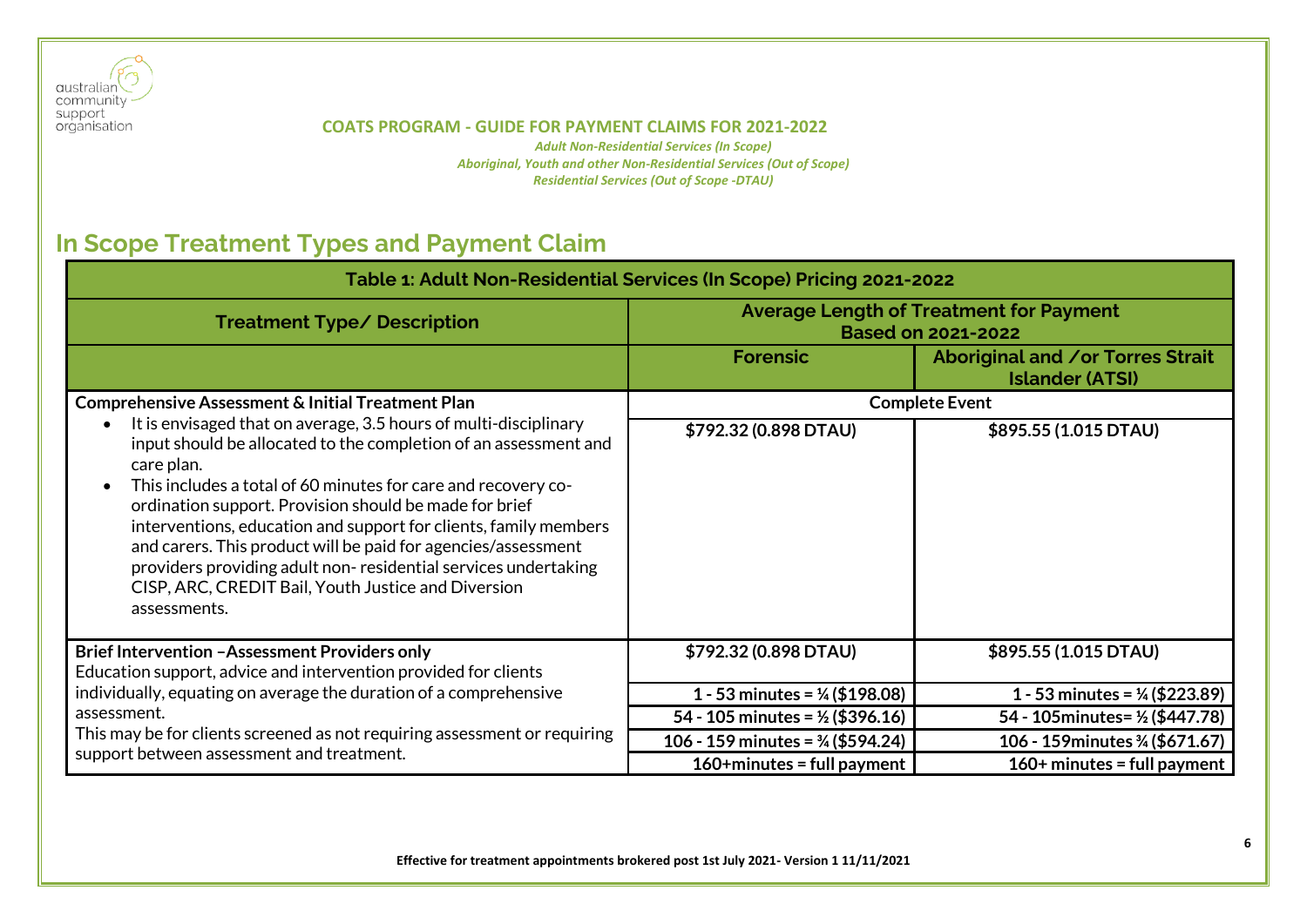

| Table 1: Adult Non-Residential Services (In Scope) Pricing 2021-2022                                                                                                                                                                                                                                      |                                                                                                       |                       |  |
|-----------------------------------------------------------------------------------------------------------------------------------------------------------------------------------------------------------------------------------------------------------------------------------------------------------|-------------------------------------------------------------------------------------------------------|-----------------------|--|
| <b>Treatment Type/ Description</b>                                                                                                                                                                                                                                                                        | <b>Average Length of Treatment for Payment</b><br><b>Based on 2021-2022</b>                           |                       |  |
|                                                                                                                                                                                                                                                                                                           | Aboriginal and /or Torres Strait<br><b>Forensic</b><br><b>Islander (ATSI)</b>                         |                       |  |
| <b>DDAL</b> Intervention<br>Catchment based intake services are required to accept DDAL referrals<br>and provide screening and brief interventions to DDAL clients.                                                                                                                                       | <b>1 Session Required</b><br>(If delivered over multiple sessions, the single price is still applied) |                       |  |
| Treatment beyond DDAL intervention should be referred via existing<br>intake pathways to Catchment-based assessment services for<br>comprehensive assessment and treatment planning. A DDAL<br>Intervention should consist of a single session incorporating screening,<br>intake and brief intervention. | \$414.69 (0.470 DTAU)                                                                                 | \$414.69 (0.470 DTAU) |  |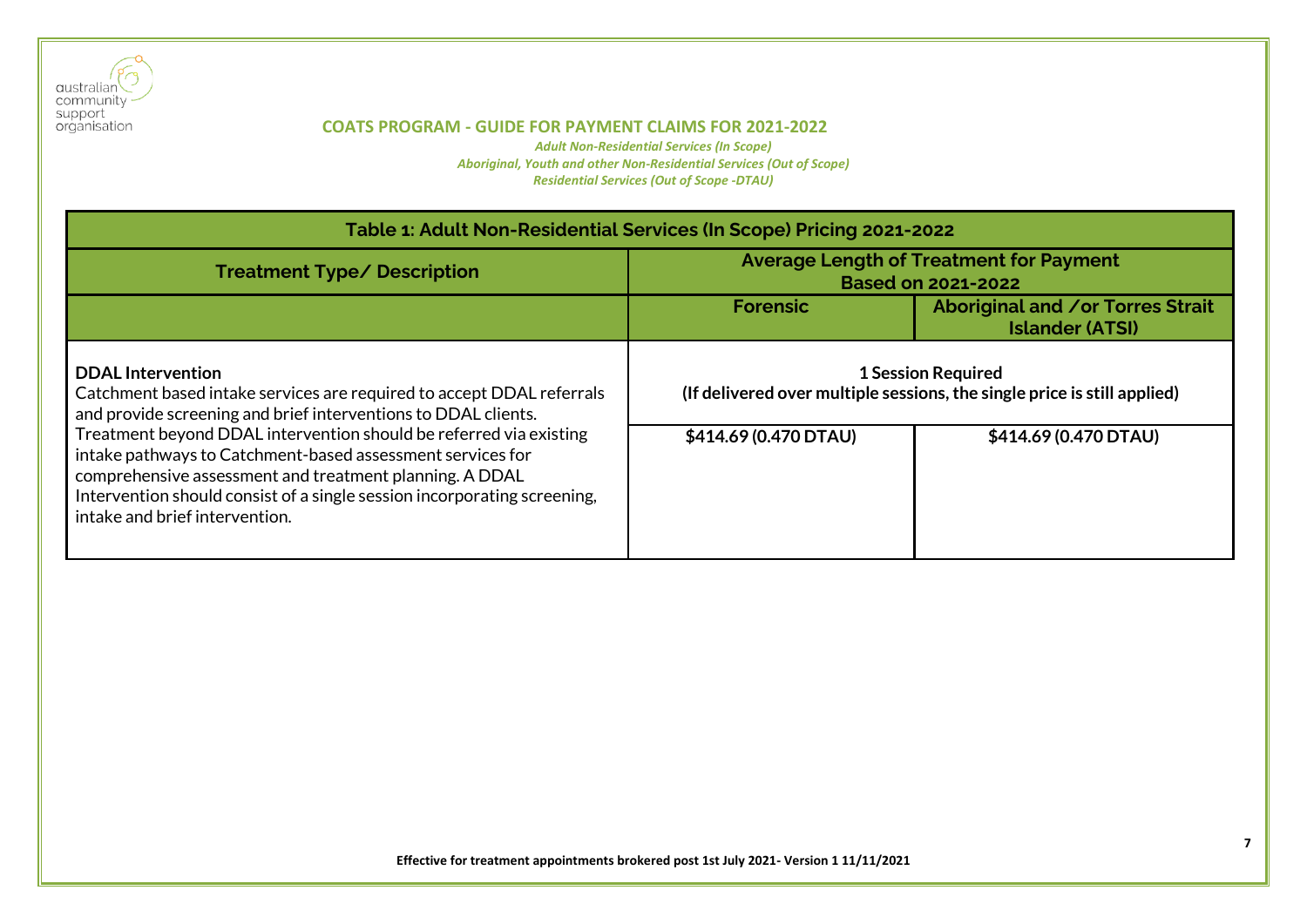

| Table 1: Adult Non-Residential Services (In Scope) Pricing 2021-2022                                                                                                                                                                                                                                                                                                                                                                                                                                                                                                           |                                                                             |                                                            |  |
|--------------------------------------------------------------------------------------------------------------------------------------------------------------------------------------------------------------------------------------------------------------------------------------------------------------------------------------------------------------------------------------------------------------------------------------------------------------------------------------------------------------------------------------------------------------------------------|-----------------------------------------------------------------------------|------------------------------------------------------------|--|
| <b>Treatment Type/ Description</b>                                                                                                                                                                                                                                                                                                                                                                                                                                                                                                                                             | <b>Average Length of Treatment for Payment</b><br><b>Based on 2021-2022</b> |                                                            |  |
|                                                                                                                                                                                                                                                                                                                                                                                                                                                                                                                                                                                | <b>Forensic</b>                                                             | Aboriginal and /or Torres<br><b>Strait Islander (ATSI)</b> |  |
| <i>*Care &amp; Recovery Coordination</i><br>Clients eligible for care and recovery coordination will typically                                                                                                                                                                                                                                                                                                                                                                                                                                                                 | 15 hours of client-related coordination                                     |                                                            |  |
| present with behaviours and/or conditions that:<br>• place the individual at high risk to self, to staff and/or the<br>community<br>• are identified at assessment as requiring a long-term supportive<br>service response require residential treatment<br>As this is an average, some clients may require more hours, while<br>others will require less. To allow flexibility, there is no time limit on<br>the duration of a course of care and recovery coordination.<br>For clients who already have a Justice case manager this product is<br>not generally recommended. | \$2,254.33 (2.555 DTAU)                                                     | \$2,549.02 (2.889 DTAU)                                    |  |
|                                                                                                                                                                                                                                                                                                                                                                                                                                                                                                                                                                                | 1-3 hours= $\frac{1}{4}$ (\$563.58)                                         | 1-3 hours=1/ <sub>4</sub> (\$637.26)                       |  |
|                                                                                                                                                                                                                                                                                                                                                                                                                                                                                                                                                                                | 4-7 hours = $\frac{1}{2}$ (\$1,127.16)                                      | 4-7 hours = 1/2 (\$1,274.51)                               |  |
|                                                                                                                                                                                                                                                                                                                                                                                                                                                                                                                                                                                | 8-11 hours=3/4 (\$1,690.75)                                                 | 8-11 hours=3/4 (\$1,911.77)                                |  |
|                                                                                                                                                                                                                                                                                                                                                                                                                                                                                                                                                                                | $12+$ hours = full payment                                                  | $12+$ hours = full payment                                 |  |
| *Counselling - Complex (Includes Individual client contact group work)<br>A course of counselling-complex should incorporate on average, 15                                                                                                                                                                                                                                                                                                                                                                                                                                    | 15 contacts                                                                 |                                                            |  |
| contacts. It is envisaged that on average, a contact would include<br>45min of client contact time. To allow flexibility, there is no time                                                                                                                                                                                                                                                                                                                                                                                                                                     | \$3,463.99 (3.926 DTAU)                                                     | \$3,915.74 (4.438 DTAU)                                    |  |
| limit on the duration of a course of counselling. As per<br>departmental guidelines clients identified at tier 5 may be                                                                                                                                                                                                                                                                                                                                                                                                                                                        | 1-4 sessions = $\frac{1}{4}$ (\$866.00)                                     | 1-4 sessions = $\frac{1}{4}$ (\$978.93)                    |  |
|                                                                                                                                                                                                                                                                                                                                                                                                                                                                                                                                                                                | 5-8 sessions = $\frac{1}{2}$ (\$1,731.99)                                   | 5-8 sessions = $\frac{1}{2}$ (\$1,957.87)                  |  |
| considered for referral to complex counselling treatment types.<br>In order to capture client participation in group work depending on                                                                                                                                                                                                                                                                                                                                                                                                                                         | 9-11 sessions = $\frac{3}{4}$ (\$2,597.99)                                  | 9-11 sessions = $\frac{3}{4}$ (\$2,936.80)                 |  |
| the duration and intensity of the group program, for each client                                                                                                                                                                                                                                                                                                                                                                                                                                                                                                               | $12+$ sessions = full payment                                               | $12+$ sessions = full payment                              |  |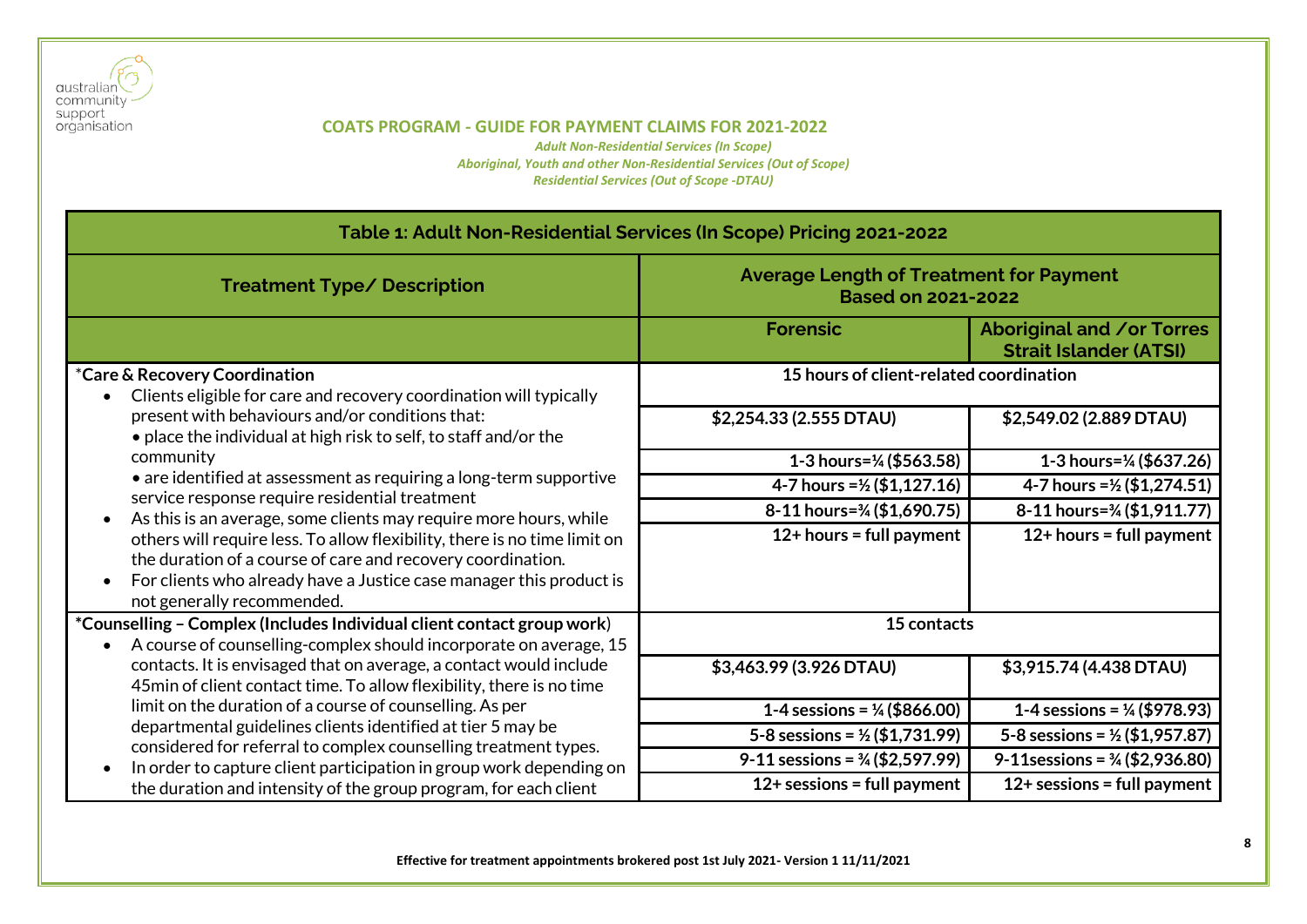

| Table 1: Adult Non-Residential Services (In Scope) Pricing 2021-2022                                                                                                                                 |                                                                                                                |                                                                |                                                                   |
|------------------------------------------------------------------------------------------------------------------------------------------------------------------------------------------------------|----------------------------------------------------------------------------------------------------------------|----------------------------------------------------------------|-------------------------------------------------------------------|
| <b>Treatment Type/ Description</b>                                                                                                                                                                   | <b>Average Length of Treatment for Payment</b><br><b>Based on 2021-2022</b>                                    |                                                                |                                                                   |
|                                                                                                                                                                                                      |                                                                                                                | <b>Forensic</b>                                                | <b>Aboriginal and /or Torres</b><br><b>Strait Islander (ATSI)</b> |
| that has participated in a group program with an average duration<br>of 50 hours, a Course can be recorded for counselling complex                                                                   | Group<br><b>Group Sessions (15)</b><br>hours<br>(50)                                                           |                                                                |                                                                   |
|                                                                                                                                                                                                      | $1 - 12$                                                                                                       | 1-4 sessions = $\frac{1}{4}$ (\$866.00)                        | 1-4 sessions = $\frac{1}{4}$ (\$978.93)                           |
|                                                                                                                                                                                                      | $12 - 25$                                                                                                      | 5-8 sessions = $\frac{1}{2}$ (\$1,731.99)                      | 5-8 sessions = $\frac{1}{2}$ (\$1,957.87)                         |
|                                                                                                                                                                                                      | $26 - 35$                                                                                                      | 9-11 sessions = $\frac{3}{4}$ (\$2,597.99)                     | 9-11 sessions = $\frac{3}{4}$ (\$2,936.80)                        |
|                                                                                                                                                                                                      | $36+$                                                                                                          | $12+$ sessions = full payment<br>$12+$ sessions = full payment |                                                                   |
| *Counselling - Standard (Includes Individual client contact group work)<br>Counselling is classified as standard or complex and duration can                                                         | 4 contacts                                                                                                     |                                                                |                                                                   |
| range from a range of brief intervention sessions to extended<br>periods of one-to-one engagement, and group work. A course of<br>counselling-standard should incorporate on average, 4 contacts. It |                                                                                                                | \$923.79 (1.047 DTAU)                                          | \$1,043.78(1.183 DTAU)                                            |
|                                                                                                                                                                                                      |                                                                                                                | 1 session = $\frac{1}{4}$ (\$230.95)                           | 1 session = $\frac{1}{4}$ (\$260.95)                              |
| is envisaged that on average, a contact would include 45min of<br>client contact time.                                                                                                               | 2 sessions = $\frac{1}{2}$ (\$461.89)<br>3 sessions = $\frac{3}{4}$ (\$692.84)<br>$4+$ sessions = full payment |                                                                | 2 sessions = $\frac{1}{2}$ (\$521.89)                             |
| In order to capture client participation in group work depending on                                                                                                                                  |                                                                                                                |                                                                | 3 sessions = $\frac{3}{4}$ (\$782.84)                             |
| the duration and intensity of the group program,                                                                                                                                                     |                                                                                                                |                                                                | $4+$ sessions = full payment                                      |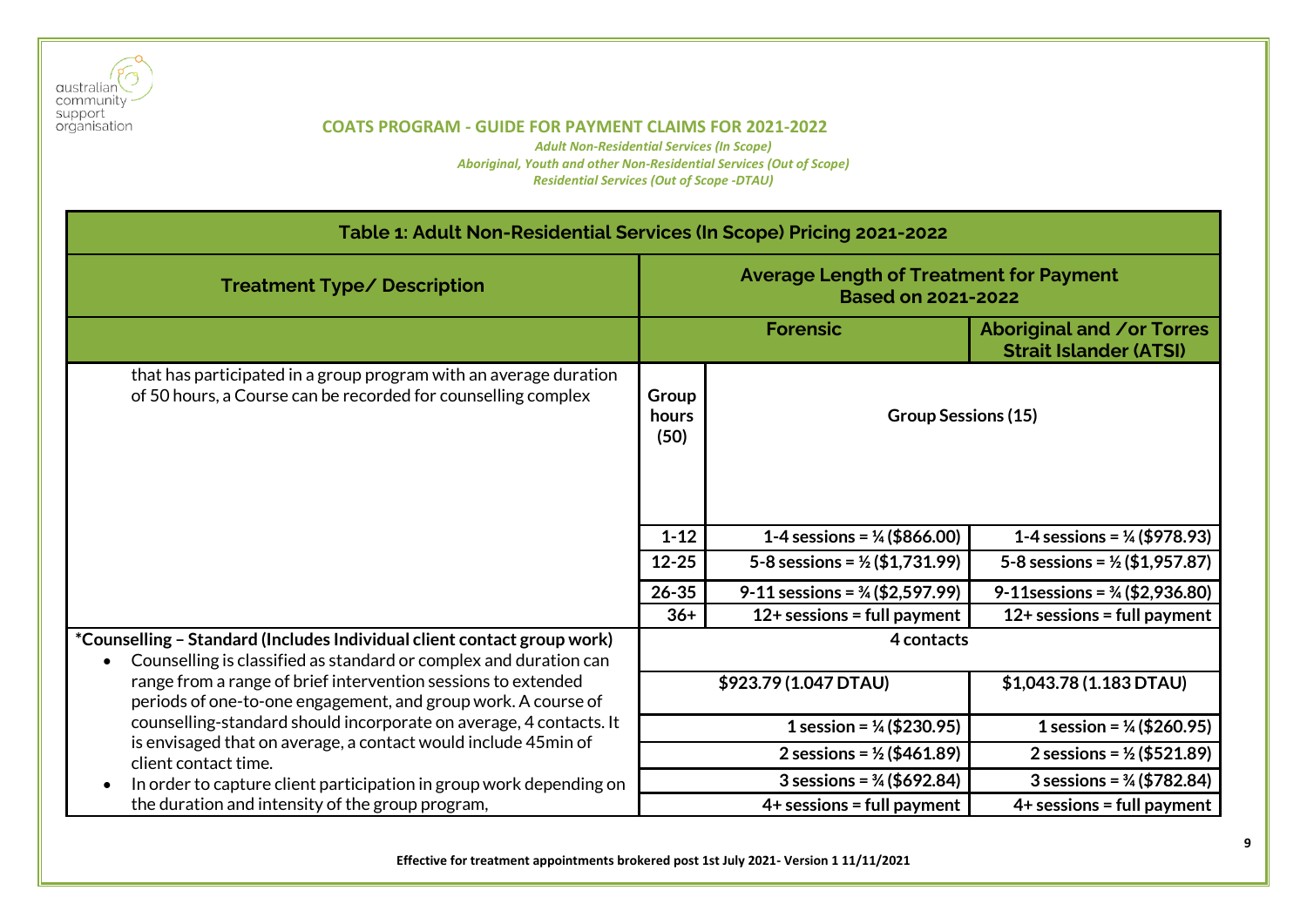

| Table 1: Adult Non-Residential Services (In Scope) Pricing 2021-2022               |                                                                             |                                       |                                                                   |
|------------------------------------------------------------------------------------|-----------------------------------------------------------------------------|---------------------------------------|-------------------------------------------------------------------|
| <b>Treatment Type/ Description</b>                                                 | <b>Average Length of Treatment for Payment</b><br><b>Based on 2021-2022</b> |                                       |                                                                   |
|                                                                                    | <b>Forensic</b>                                                             |                                       | <b>Aboriginal and /or Torres</b><br><b>Strait Islander (ATSI)</b> |
| For each client that has participated in a group program with an                   |                                                                             |                                       |                                                                   |
| average duration of 15 hours, a Course can be recorded for<br>counselling standard | Group<br>hours $(15)$                                                       | <b>Group Sessions (4)</b>             |                                                                   |
|                                                                                    | $1 - 3$                                                                     | 1 session= $\frac{1}{4}$ (\$230.95)   | 1 session = $\frac{1}{4}$ (\$260.95)                              |
|                                                                                    | $4 - 7$                                                                     | 2 sessions = $\frac{1}{2}$ (\$461.89) | 2 sessions = $\frac{1}{2}$ (\$521.89)                             |
|                                                                                    | $8 - 11$                                                                    | 3 sessions = $\frac{3}{4}$ (\$692.84) | $3$ sessions = $\frac{3}{4}$ (\$782.84)                           |
|                                                                                    | $12+$                                                                       | $4+$ sessions = full payment          | $4+$ sessions = full payment                                      |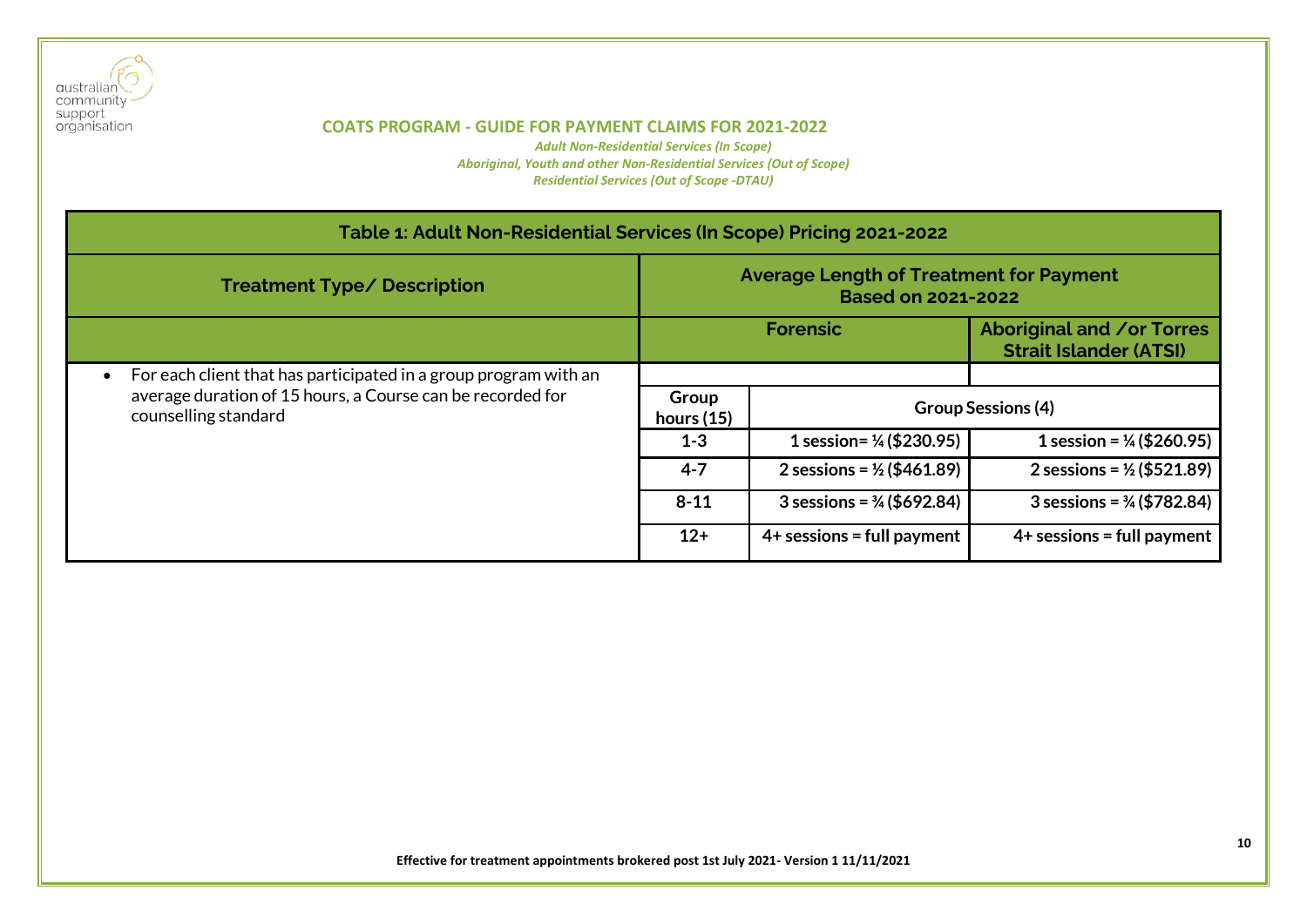

| Table 1: Adult Non-Residential Services (In Scope) Pricing 2021-2022                                                                                                                                                                                                                                                      |                                                                             |                                                            |  |
|---------------------------------------------------------------------------------------------------------------------------------------------------------------------------------------------------------------------------------------------------------------------------------------------------------------------------|-----------------------------------------------------------------------------|------------------------------------------------------------|--|
| <b>Treatment Type/ Description</b>                                                                                                                                                                                                                                                                                        | <b>Average Length of Treatment for Payment</b><br><b>Based on 2020-2021</b> |                                                            |  |
|                                                                                                                                                                                                                                                                                                                           | <b>Forensic</b>                                                             | Aboriginal and /or Torres<br><b>Strait Islander (ATSI)</b> |  |
| *Withdrawal - Non-Residential (Standard)                                                                                                                                                                                                                                                                                  | 4 contacts                                                                  |                                                            |  |
| It is envisaged that on average, a contact would include 45 min of client                                                                                                                                                                                                                                                 | \$861.14 (0.976 DTAU)                                                       | \$974.08 (1.104 DTAU)                                      |  |
| contact time. To allow flexibility, there is no time limit on the duration of a<br>course of non-residential withdrawal.                                                                                                                                                                                                  | 1 session = $\frac{1}{4}$ (\$215.29)                                        | 1 session = $\frac{1}{4}$ (\$243.52)                       |  |
| Please note a contact can be recorded for significant care and recovery<br>coordination activity, e.g. co-ordination with GP or hospital.                                                                                                                                                                                 | 2 sessions = $\frac{1}{2}$ (\$430.57)                                       | 2 sessions = $\frac{1}{2}$ (\$487.04)                      |  |
|                                                                                                                                                                                                                                                                                                                           | 3 sessions = $\frac{3}{4}$ (\$645.86)                                       | 3 sessions = $\frac{3}{4}$ (\$730.56)                      |  |
|                                                                                                                                                                                                                                                                                                                           | $4+$ sessions = full payment                                                | $4+$ sessions = full payment                               |  |
| *Withdrawal - Non-Residential (Complex<br>It is envisaged that on average, a contact would include 45min of client                                                                                                                                                                                                        | 10 contacts                                                                 |                                                            |  |
| contact time.<br>To allow flexibility, there is no time limit on the duration of a course of<br>$\bullet$                                                                                                                                                                                                                 | \$2,155.51 (2.443 DTAU)                                                     | \$2,436.09 (2.761 DTAU)                                    |  |
| non-residential withdrawal as per departmental guidelines clients<br>identified at tier 5 may be considered for referral to complex withdrawal<br>or complex counselling treatment types.<br>Please note a contact can be recorded for significant care and recovery<br>activity, e.g. co-ordination with GP or hospital. | 1-3 sessions = $\frac{1}{4}$ (\$538.88)                                     | 1-3 sessions = $\frac{1}{4}$ (\$609.02)                    |  |
|                                                                                                                                                                                                                                                                                                                           | 4-5 sessions = $\frac{1}{2}$ (\$1,077.75)                                   | 4-5 sessions = $\frac{1}{2}$ (\$1,218.04)                  |  |
|                                                                                                                                                                                                                                                                                                                           | 6-8 sessions = $\frac{3}{4}$ \$1,616.63)                                    | 6-8 sessions = $\frac{3}{4}$ (\$1,827.06)                  |  |
|                                                                                                                                                                                                                                                                                                                           | $9+$ sessions = full payment                                                | $9+$ sessions = full payment                               |  |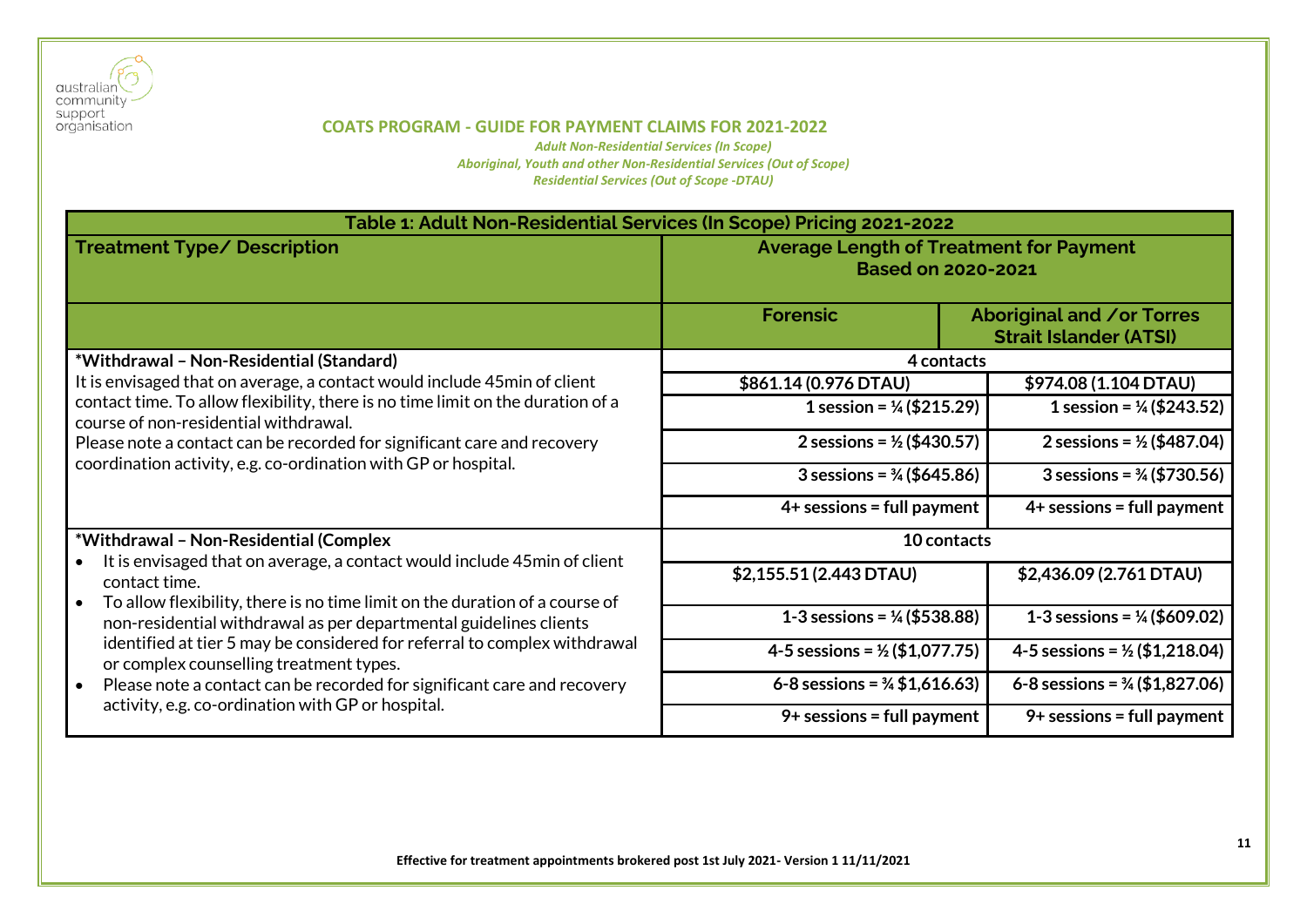

| Table 1: Adult Non-Residential Services (In Scope) Pricing 2021-2022                                                                                                                                              |                                                                             |                                                                   |  |
|-------------------------------------------------------------------------------------------------------------------------------------------------------------------------------------------------------------------|-----------------------------------------------------------------------------|-------------------------------------------------------------------|--|
| <b>Treatment Type/ Description</b>                                                                                                                                                                                | <b>Average Length of Treatment for Payment</b><br><b>Based on 2021-2022</b> |                                                                   |  |
|                                                                                                                                                                                                                   | <b>Forensic</b>                                                             | <b>Aboriginal and /or Torres</b><br><b>Strait Islander (ATSI)</b> |  |
| <b>Therapeutic Day Program (Limited Providers)</b>                                                                                                                                                                | 150-180 hours                                                               |                                                                   |  |
| Therapeutic day rehabilitation provides clients with the support they need to<br>address their drug use, while maintaining vital links with their work, home and                                                  | \$11,161.35 (12.650 DTAU)                                                   | \$12,617.18 (14.300 DTAU)                                         |  |
| family.                                                                                                                                                                                                           | 1-45 hours = $\frac{1}{4}$ (\$2,790.34)                                     | 1-45 hours = $\frac{1}{4}$ (\$3,154.29)                           |  |
|                                                                                                                                                                                                                   | 46-90 hours = $\frac{1}{2}$ (\$5,580.67)                                    | 46-90 hours = $\frac{1}{2}$ (\$6,308.59)                          |  |
|                                                                                                                                                                                                                   | 91-135 hours = $\frac{3}{4}$ (\$8,371.01)                                   | 91-135 hours = $\frac{3}{4}$ (\$9,462.88)                         |  |
|                                                                                                                                                                                                                   | 136-180 hours = full payment                                                | 136-180 hours = full payment                                      |  |
| <b>Choices Education Group (Limited Providers)</b>                                                                                                                                                                | 3 hours                                                                     |                                                                   |  |
| 'Choices' is a group education program designed to help low risk offenders<br>identify and address the harms associated with their AOD use.                                                                       | \$749.97 (0.850 DTAU)                                                       | \$749.97 (0.850 DTAU)                                             |  |
| <b>Choices-Individual (Limited Providers)</b>                                                                                                                                                                     | 1 Session                                                                   |                                                                   |  |
| Choices-Individual stream is a 1:1 variant of the Choices Group Program. The<br>individual stream is designed to cater for clients in regional/remote locations<br>as well as those not suited to group delivery. | \$414.69 (0.470 DTAU)                                                       | \$414.69 (0.470 DTAU)                                             |  |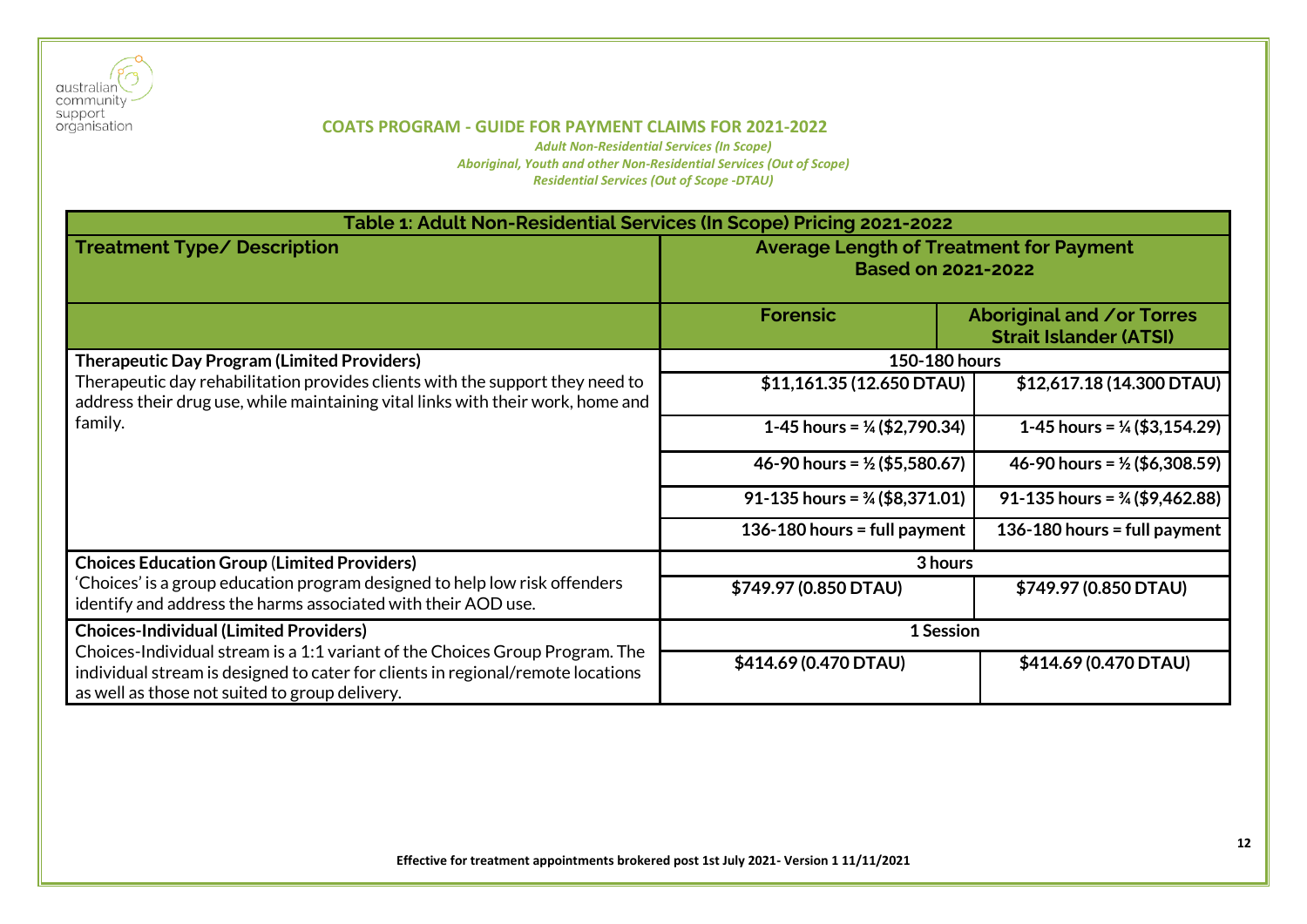

ı

#### **COATS PROGRAM - GUIDE FOR PAYMENT CLAIMS FOR 2021-2022**

*Adult Non-Residential Services (In Scope) Aboriginal, Youth and other Non-Residential Services (Out of Scope) Residential Services (Out of Scope -DTAU)*

**\***For the purposes of recording counselling, withdrawal treatment and CRC, an event refers to direct contact with the client including face to face, phonebased, family meeting or a care coordination meeting where the client is included. It does not include meetings without the client or carer present, they are considered indirect and not counted toward client contact

**\***CRC cannot be claimed if no direct client contact was made regarding treatment, eg phone call to schedule an appointment but no treatment was discussed, or clinician leaving numerous messages, but client never made contact, did not pick up calls or return voicemails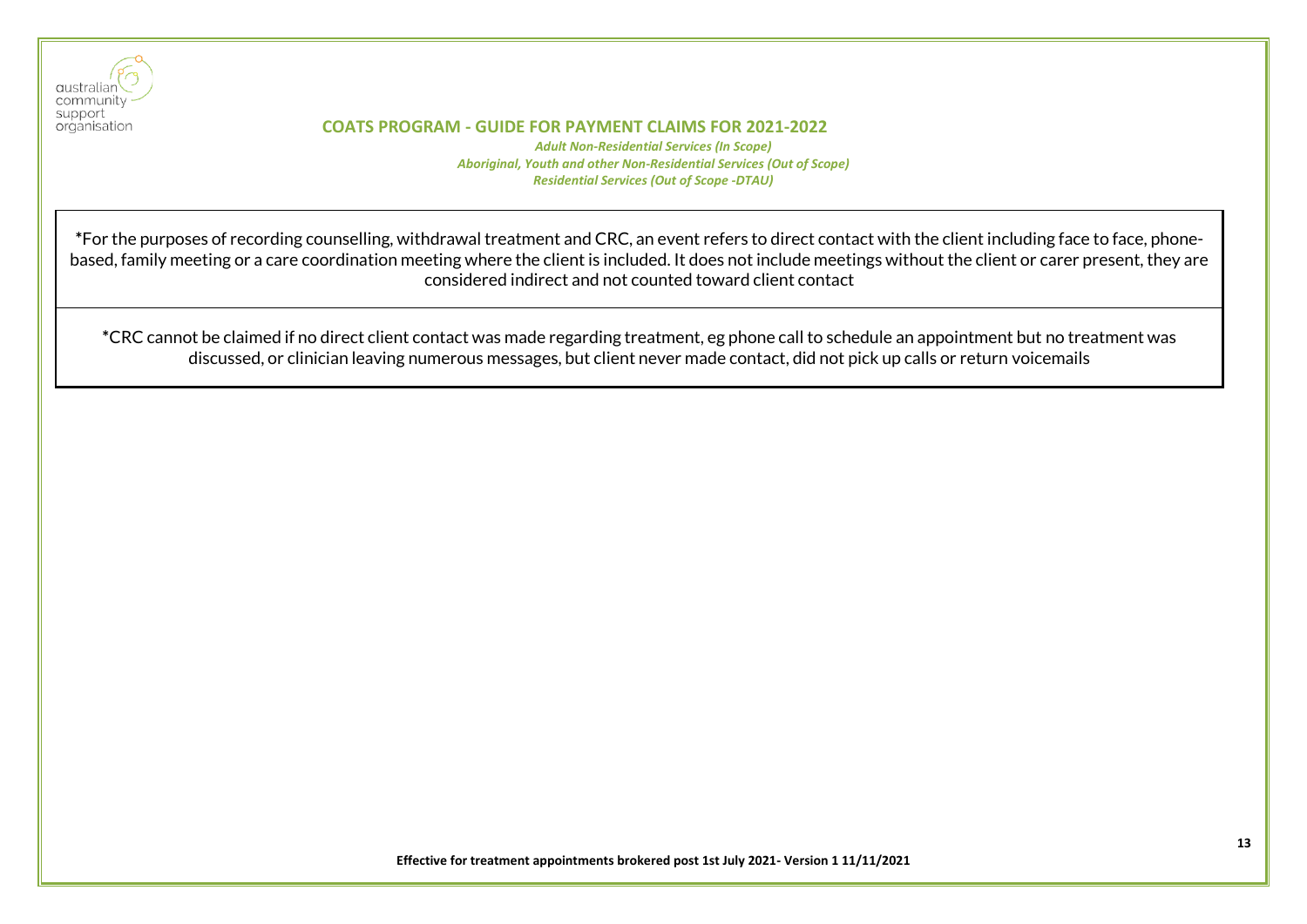

*Adult Non-Residential Services (In Scope) Aboriginal, Youth and other Non-Residential Services (Out of Scope) Residential Services (Out of Scope -DTAU)*

# <span id="page-13-0"></span>**Out of Scope Treatment Types and Payment Claim**

| Table 2: Aboriginal, Youth and other Non-Residential Services (Out of Scope) Pricing 2021-2022                                                                                                                                                                                                                                                                                                                                                                             |                                                                                                                                                  |            |  |
|----------------------------------------------------------------------------------------------------------------------------------------------------------------------------------------------------------------------------------------------------------------------------------------------------------------------------------------------------------------------------------------------------------------------------------------------------------------------------|--------------------------------------------------------------------------------------------------------------------------------------------------|------------|--|
| <b>Treatment Type/Description</b>                                                                                                                                                                                                                                                                                                                                                                                                                                          | <b>Average Length of Treatment for</b><br><b>Payment</b><br><b>Based on 2021-2022</b>                                                            |            |  |
| D&A Assessments (Youth & KADW services)<br>Drug and Alcohol assessment undertaken by Youth agencies to determine treatment<br>requirements for clients.<br>Note: D & A assessments are now costed to pre-payments or retainers where they exist, and not<br>to fee for service.                                                                                                                                                                                            | 1 Assessment Appointment = $$150$<br>(inclusive of no shows)<br>Missed appointments = $$50.00$ each<br>(Maximum of 3 non-attendance payable)     |            |  |
| <b>DDAL Intervention</b><br>Catchment based intake services are required to accept DDAL referrals and provide screening and brief<br>interventions to DDAL clients. Treatment beyond DDAL intervention should be referred via existing<br>intake pathways to Catchment-based assessment services for comprehensive assessment and treatment<br>planning. A DDAL Intervention should consist of a single session incorporating screening, intake and<br>brief intervention. | 1 Session required (If delivered over multiple<br>sessions, the single price is still applied)<br>\$414.69 (this price is inclusive of no shows) |            |  |
| <b>Youth Outreach</b>                                                                                                                                                                                                                                                                                                                                                                                                                                                      | 7 sessions (inclusive of 3 no shows)                                                                                                             |            |  |
| An outreach service provides assessment, support and on-going case coordination to young                                                                                                                                                                                                                                                                                                                                                                                   | $1/4$ (1-2 sessions)                                                                                                                             | \$488.73   |  |
| people with alcohol and other drug problems, in their own environment. The service also<br>supports generalist agencies that work with young people, through information, education and<br>training.                                                                                                                                                                                                                                                                       | $1/2$ (3-4 sessions)                                                                                                                             | \$977.46   |  |
|                                                                                                                                                                                                                                                                                                                                                                                                                                                                            | $3/4$ (5-6 sessions)                                                                                                                             | \$1,466.18 |  |
|                                                                                                                                                                                                                                                                                                                                                                                                                                                                            | Full Payment (7+)                                                                                                                                | \$1,954.91 |  |
|                                                                                                                                                                                                                                                                                                                                                                                                                                                                            |                                                                                                                                                  |            |  |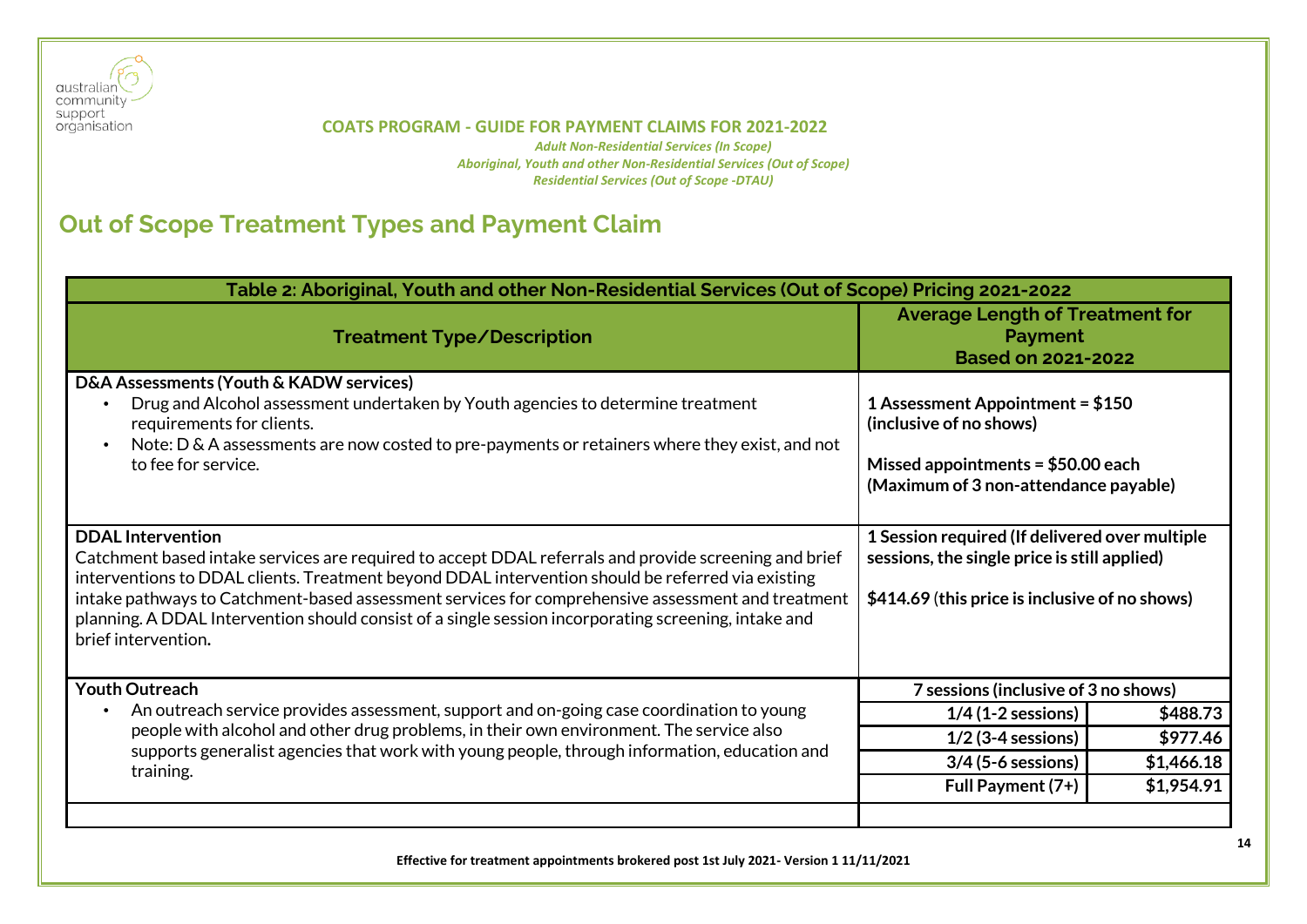

| Table 2: Aboriginal, Youth and other Non-Residential Services (Out of Scope) Pricing 2021-2022                                                                                                          |                                                                                       |            |  |
|---------------------------------------------------------------------------------------------------------------------------------------------------------------------------------------------------------|---------------------------------------------------------------------------------------|------------|--|
| <b>Treatment Type/Description</b>                                                                                                                                                                       | <b>Average Length of Treatment for</b><br><b>Payment</b><br><b>Based on 2021-2022</b> |            |  |
| Koori Community Alcohol and Other Drug Work (KADW)                                                                                                                                                      | 7 sessions (inclusive of 3 no shows)                                                  |            |  |
| The Koori Community Alcohol and other Drug Worker undertakes several program development                                                                                                                |                                                                                       |            |  |
| activities based on a harm minimisation approach, including health promotion, information provision,<br>education activities, development and maintenance of community linkages, referrals, counselling | $1/4$ (1-2 sessions)                                                                  | \$552.45   |  |
| interventions, the provision of advice to generalist services, liaising with relevant programs and fulfilling                                                                                           | $1/2$ (3-4 sessions)                                                                  | \$1,104.90 |  |
| an advocacy role on behalf of the service user.                                                                                                                                                         | $3/4$ (5-6 sessions)                                                                  | \$1,657.36 |  |
|                                                                                                                                                                                                         | <b>Full Payment (7+sessions)</b>                                                      | \$2,209.81 |  |
|                                                                                                                                                                                                         |                                                                                       |            |  |
| <b>Home Based Withdrawal-Youth</b><br>Home based withdrawal services are provided in cases where the withdrawal syndrome is of mild to                                                                  | 6 sessions within 34 days                                                             |            |  |
| moderate severity and the client can be supported by a family member or friend at home. This service                                                                                                    | $1/4$ (1-2 sessions)                                                                  | \$500.80   |  |
| may be provided following a short hospital admission, or as the complete treatment if no hospital                                                                                                       | $1/2$ (3 sessions)                                                                    | \$1,001.60 |  |
| admission is required. An experienced nurse in conjunction with a medical practitioner, preferably the<br>client's general practitioner, provides the service.                                          | $3/4$ (4-5 sessions)                                                                  | \$1,502.40 |  |
|                                                                                                                                                                                                         | <b>Full Payment (6+sessions)</b>                                                      | \$2,003.20 |  |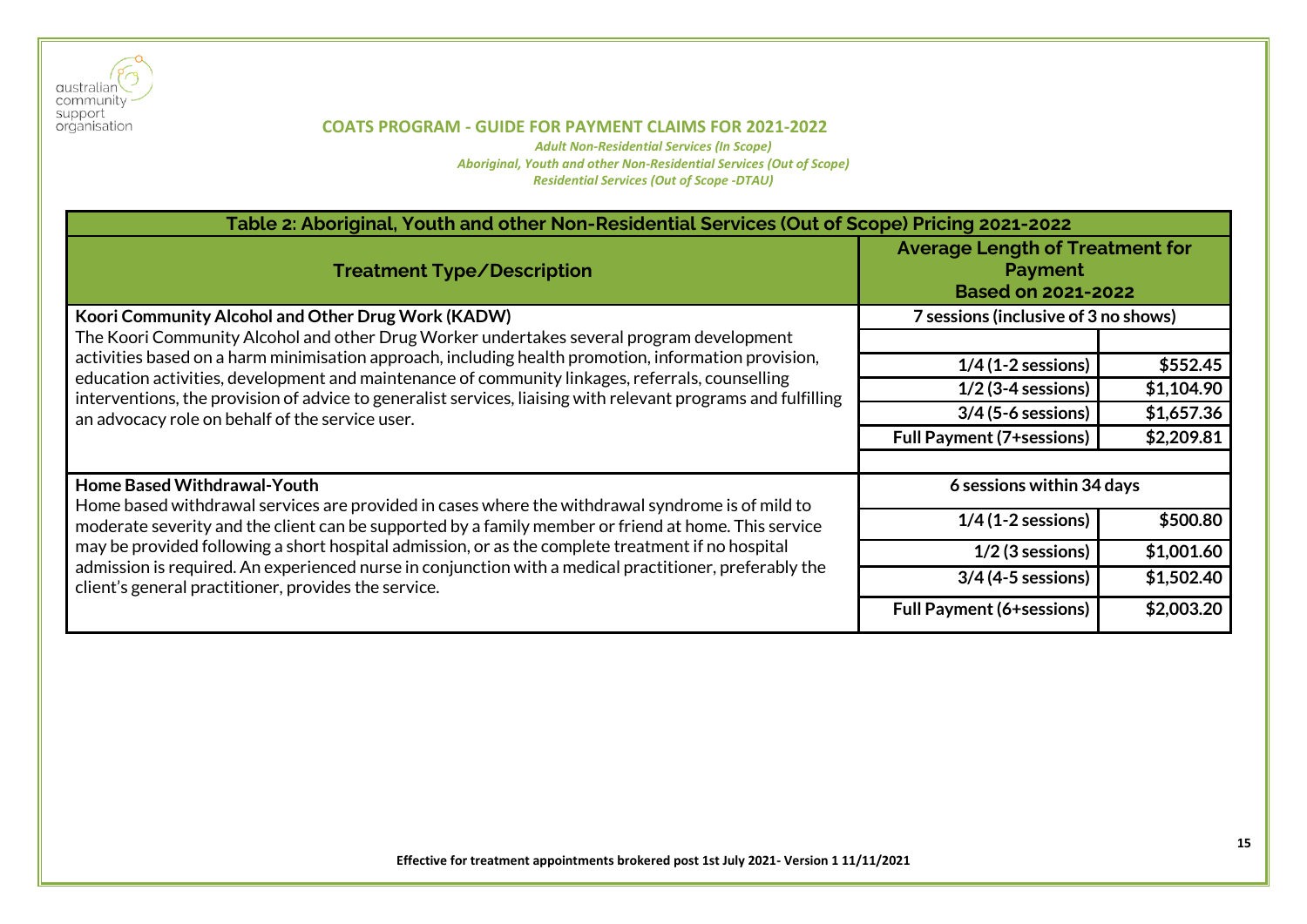

| Table 2: Aboriginal, Youth and other Non-Residential Services (Out of Scope) Pricing 2021-2022                                                                                                                 |                                                 |            |  |
|----------------------------------------------------------------------------------------------------------------------------------------------------------------------------------------------------------------|-------------------------------------------------|------------|--|
| <b>Average Length of Treatment for</b><br><b>Payment</b><br><b>Treatment Type/Description</b><br><b>Based on 2021-2022</b>                                                                                     |                                                 |            |  |
| <b>Specialist Pharmacotherapy Service</b>                                                                                                                                                                      | 12 days                                         |            |  |
| Pharmacotherapy treatment for opioid dependence has been well proven in clinical trials demonstrating                                                                                                          | $1/4$ (1-3 days)                                | \$894.48   |  |
| improvements in health, social and occupational functioning across a wide range of people.<br>While pharmacotherapy programs are generally administered through general medical practitioners,                 | $1/2$ (4-6 days)                                | \$1,788.97 |  |
| the need for specialist pharmacotherapy services occurs where there are associated complex medical,                                                                                                            | $3/4$ (7-9 days)                                | \$2,683.45 |  |
| psychiatric or psychological problems. Specialist pharmacotherapy services operate in association with a<br>general hospital.                                                                                  | Full Payment (10-12 days)                       | \$3,577.94 |  |
| Youth Supported Accommodation - (metro)                                                                                                                                                                        | 3-12 months                                     |            |  |
| Youth Supported Accommodation will provide a supportive environment to help clients achieve lasting                                                                                                            | $1/4$ (1-23 days)                               | \$1,641.75 |  |
| change and assist their re-integration into community living. Supported accommodation services will be<br>provided with a minimum of a day support worker, from a community-based setting, usually with public | $1/2$ (24-45 days)                              | \$3,283.50 |  |
| housing.                                                                                                                                                                                                       | $3/4$ (46-69 days)                              | \$4,925.25 |  |
|                                                                                                                                                                                                                | Full Payment (70+ days<br>based on 90 day stay) | \$6,567.00 |  |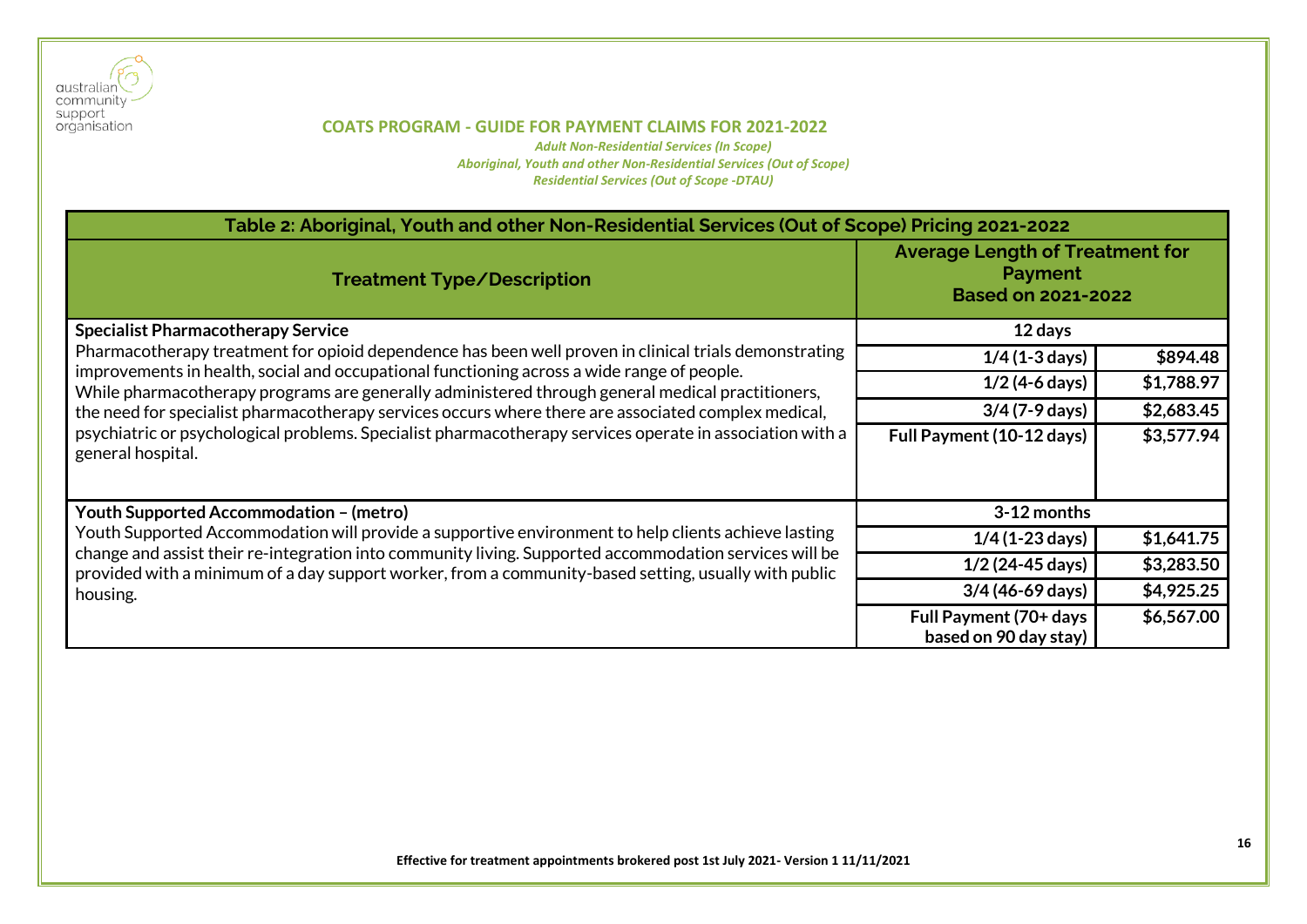

*Adult Non-Residential Services (In Scope) Aboriginal, Youth and other Non-Residential Services (Out of Scope) Residential Services (Out of Scope -DTAU)*

# <span id="page-16-0"></span>**Out of Scope – DTAU Treatment Types and Payment Claim**

| Table 3: Aboriginal, Residential and Youth Services (Out of Scope -DTAU) Pricing 2021-2022                                           |                                                                             |                                                                   |  |
|--------------------------------------------------------------------------------------------------------------------------------------|-----------------------------------------------------------------------------|-------------------------------------------------------------------|--|
| <b>Treatment Type/ Description</b>                                                                                                   | <b>Average Length of Treatment for Payment</b><br><b>Based on 2021-2022</b> |                                                                   |  |
|                                                                                                                                      | <b>Forensic</b>                                                             | <b>Aboriginal and /or Torres</b><br><b>Strait Islander (ATSI)</b> |  |
| Residential withdrawal general                                                                                                       | Residential withdrawal general - standard: up to and including 10 days      |                                                                   |  |
| Residential withdrawal services provide alcohol and other drug<br>withdrawal through a community residential drug withdrawal service | \$4,942.52 (5.602 DTAU)                                                     | \$5,587.19 (6.332 DTAU)                                           |  |
| or through hospital-based treatment. Community-based residential                                                                     | 1-2 days = $\frac{1}{4}$ (\$1,235.63)                                       | 1-2 days = $\frac{1}{4}$ (\$1,396.80)                             |  |
| drug withdrawal is provided to clients in a suburban setting located                                                                 | $3-4$ days = $\frac{1}{2}$ (\$2,471.26)                                     | $3-4$ days = $\frac{1}{2}$ (\$2,793.60)                           |  |
| close to a public hospital. The treatment emphasis is on a short length                                                              | 5-6 days = $\frac{3}{4}$ (\$3,706.89)                                       | 5-6 days = $\frac{3}{4}$ (\$4,190.39)                             |  |
| of stay                                                                                                                              | $7-10$ days = full payment                                                  | $7-10$ days = full payment                                        |  |
|                                                                                                                                      | Residential withdrawal general - extended: 11 days and over                 |                                                                   |  |
|                                                                                                                                      | \$8,896.67 (10.083 DTAU)                                                    | \$10,056.68 (11.398 DTAU)                                         |  |
|                                                                                                                                      | 11 days = $\frac{1}{4}$ (\$5,931.06)                                        | 11 days = $\frac{1}{4}$ (\$6,704.56)                              |  |
|                                                                                                                                      | 12 days = $\frac{1}{2}$ (\$6,919.59)                                        | 12 days = $\frac{1}{2}$ (\$7,821.94)                              |  |
|                                                                                                                                      | 13 days = $\frac{3}{4}$ (\$7,908.13)                                        | 13 days = $\frac{3}{4}$ (\$8,939.31)                              |  |
|                                                                                                                                      | $14+$ days = full payment                                                   | $14+$ days = full payment                                         |  |
|                                                                                                                                      |                                                                             |                                                                   |  |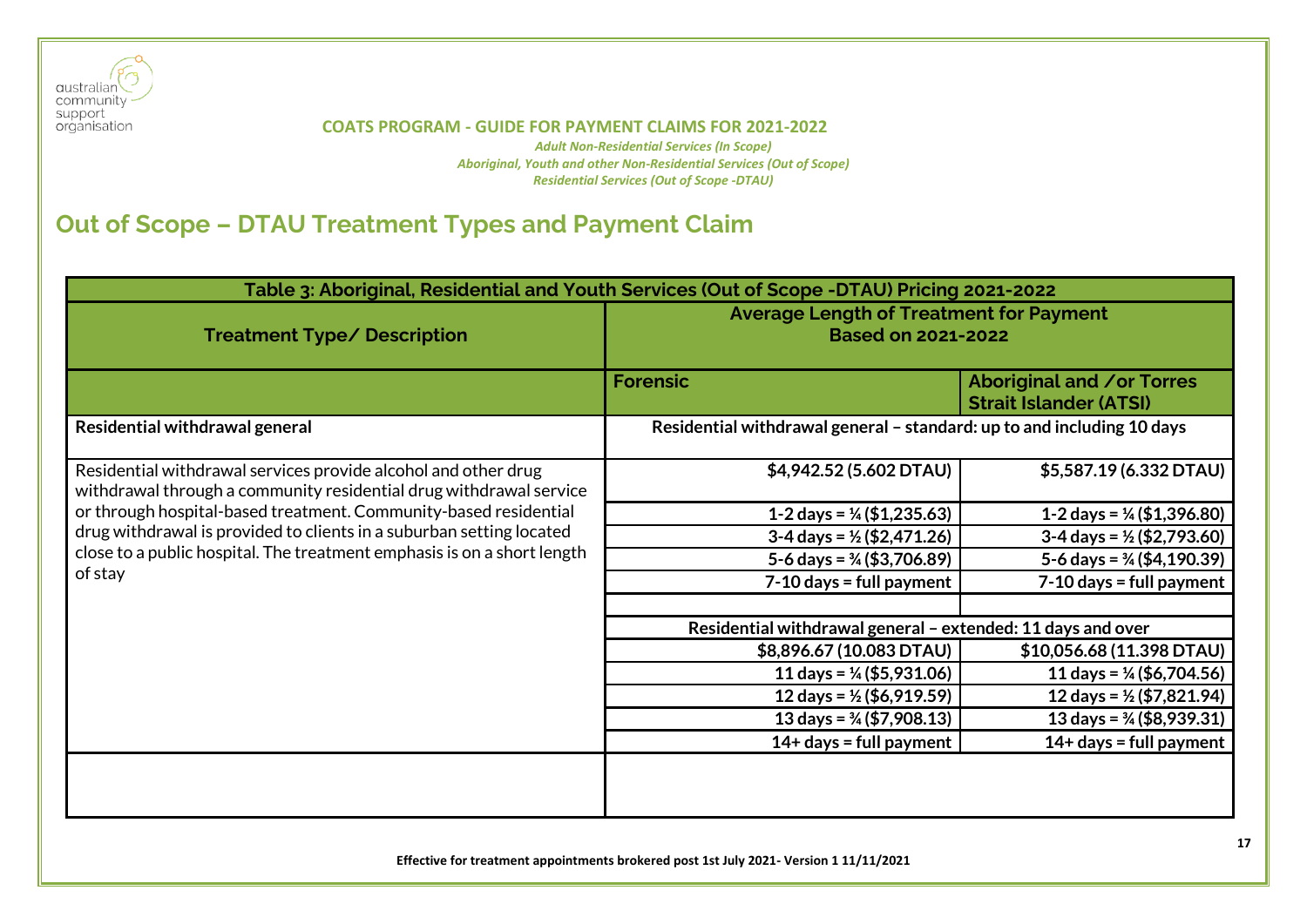

| Table 3: Aboriginal, Residential and Youth Services (Out of Scope -DTAU) Pricing 2021-2022                                                                                       |                                                                             |                                                                   |
|----------------------------------------------------------------------------------------------------------------------------------------------------------------------------------|-----------------------------------------------------------------------------|-------------------------------------------------------------------|
| <b>Treatment Type/ Description</b>                                                                                                                                               | <b>Average Length of Treatment for Payment</b><br><b>Based on 2021-2022</b> |                                                                   |
|                                                                                                                                                                                  | <b>Forensic</b>                                                             | <b>Aboriginal and /or Torres</b><br><b>Strait Islander (ATSI)</b> |
| <b>Residential withdrawal Youth</b><br>Youth residential withdrawal services provide short-term intensive<br>support, time out and drug withdrawal services to young people in a | Youth-specific facility withdrawal - standard: up to and including 10 days  |                                                                   |
| residential setting. This includes psychosocial, medical and<br>pharmacological support, treatment and intervention in a safe, secure                                            | \$9,485.66 (10.751 DTAU)                                                    | \$10,722.92 (12.153 DTAU)                                         |
| and drug-free environment on a 24-hour basis.                                                                                                                                    | 1-2 days = $\frac{1}{4}$ (\$2,371.42)                                       | 1-2 days = $\frac{1}{4}$ (\$2,680.73)                             |
|                                                                                                                                                                                  | $3-4$ days = $\frac{1}{2}$ (\$4,742.83)                                     | $3-4$ days = $\frac{1}{2}$ (\$5,361.46)                           |
|                                                                                                                                                                                  | 5-6 days = $\frac{3}{4}$ (\$7,114.25)                                       | 5-6 days = $\frac{3}{4}$ (\$8,042.19)                             |
|                                                                                                                                                                                  | $7-10$ days = full payment                                                  | $7-10$ days = full payment                                        |
|                                                                                                                                                                                  | Youth-specific facility withdrawal - extended: 11 days and over             |                                                                   |
|                                                                                                                                                                                  | \$17,074.63 (19.352 DTAU)                                                   | \$19,301.76 (21.876 DTAU)                                         |
|                                                                                                                                                                                  | 11 days = $\frac{1}{4}$ (\$11,382.90)                                       | 11 days = $\frac{1}{4}$ (\$12,867.63)                             |
|                                                                                                                                                                                  | 12 days = $\frac{1}{2}$ (\$13,280.15)                                       | 12 days = $\frac{1}{2}$ (\$15,012.34)                             |
|                                                                                                                                                                                  | 13 days = $\frac{3}{4}$ (\$15,177.39)                                       | 13 days = $\frac{3}{4}$ (\$17,157.05)                             |
|                                                                                                                                                                                  | $14+$ days = full payment                                                   | $14+$ days = full payment                                         |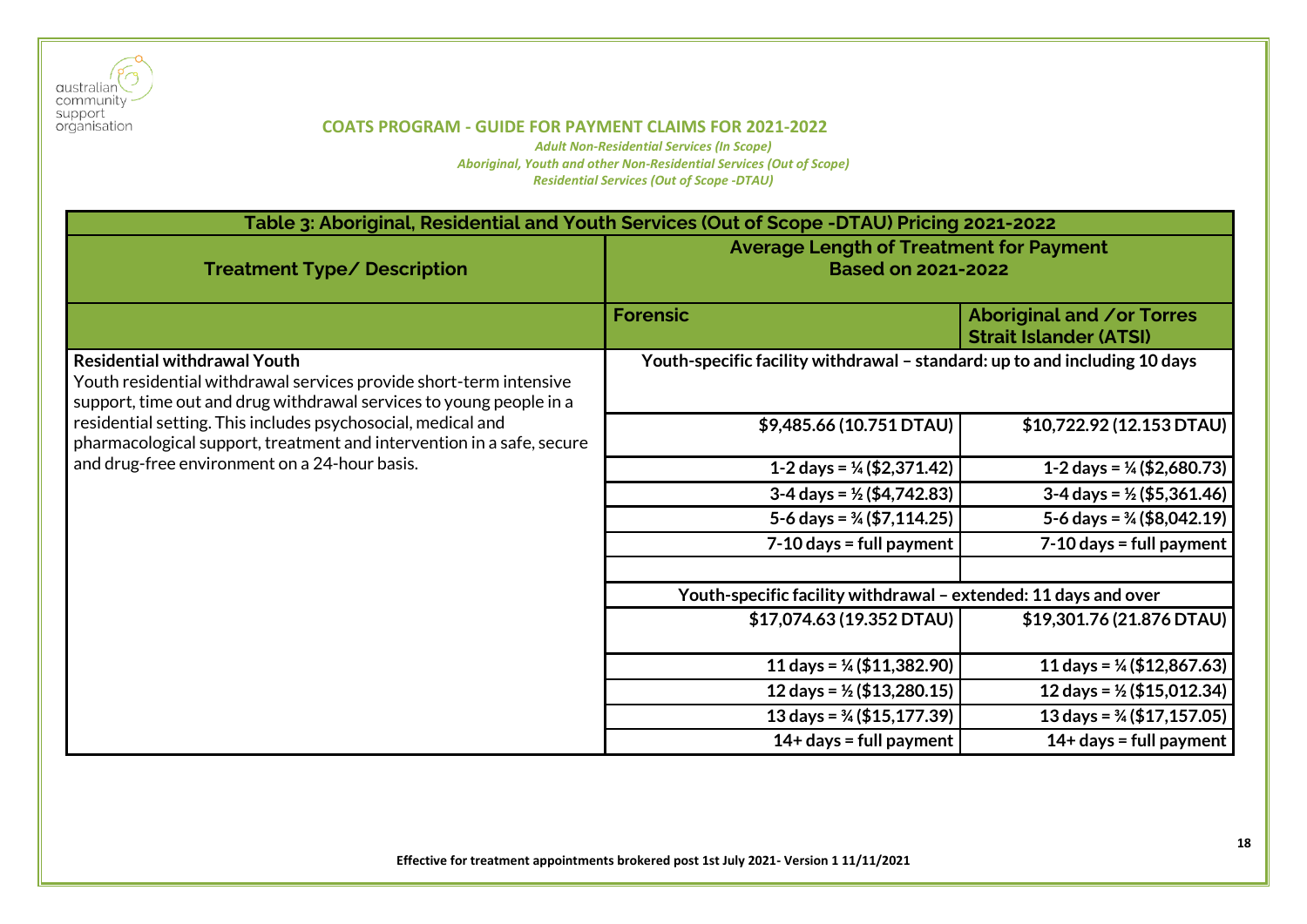

| Table 3: Aboriginal, Residential and Youth Services (Out of Scope -DTAU) Pricing 2021-2022                                                                                                                                                                                                                                                |                                                                                                                        |                                                                   |
|-------------------------------------------------------------------------------------------------------------------------------------------------------------------------------------------------------------------------------------------------------------------------------------------------------------------------------------------|------------------------------------------------------------------------------------------------------------------------|-------------------------------------------------------------------|
| <b>Treatment Type/ Description</b>                                                                                                                                                                                                                                                                                                        | <b>Average Length of Treatment for Payment</b><br><b>Based on 2021-2022</b>                                            |                                                                   |
|                                                                                                                                                                                                                                                                                                                                           | <b>Forensic</b>                                                                                                        | <b>Aboriginal and /or Torres</b><br><b>Strait Islander (ATSI)</b> |
| Pre-admission client engagement is treatment and preparation<br>delivered to clients prior to their entering a course of residential care.<br>Where clients do not attend any required sessions outlined to<br>constitute a payment for treatment post pre-admission, no claim for<br>payment can be made (pre-admission claimable only). | General and youth residential withdrawal: Pre-admission client engagement: per<br>treatment course<br>\$329.99         | \$372.34                                                          |
| Bridging support is regular contact aiming to support client<br>engagement, retention, motivation and stability after clients leave<br>their course of residential treatment.                                                                                                                                                             | General and youth Residential withdrawal: Bridging support<br>(Maximum payment claimable of 4 contacts post treatment) |                                                                   |
|                                                                                                                                                                                                                                                                                                                                           | \$92.64                                                                                                                | \$104.12                                                          |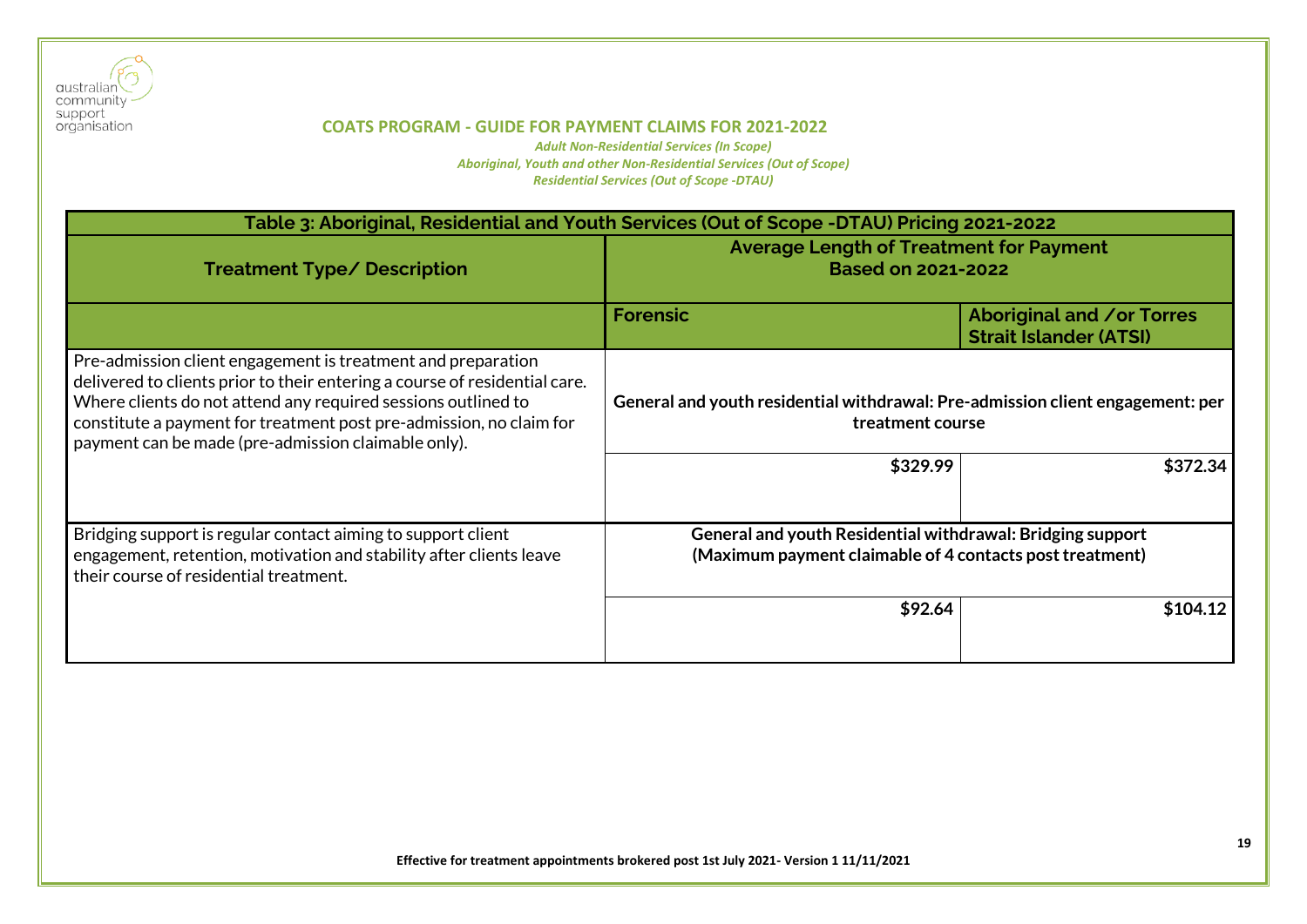

*Adult Non-Residential Services (In Scope) Aboriginal, Youth and other Non-Residential Services (Out of Scope) Residential Services (Out of Scope -DTAU)*

# **Table 3: Aboriginal, Residential and Youth Services (Out of Scope -DTAU) Pricing 2021-2022**

| <b>Treatment Type/ Description</b>                                                                                                             | <b>Average Length of Treatment for Payment</b><br><b>Based on 2021-2022</b> |                                                                   |
|------------------------------------------------------------------------------------------------------------------------------------------------|-----------------------------------------------------------------------------|-------------------------------------------------------------------|
|                                                                                                                                                | <b>Forensic</b>                                                             | <b>Aboriginal and /or Torres</b><br><b>Strait Islander (ATSI)</b> |
| Residential rehabilitation general                                                                                                             | Residential rehabilitation general - standard: up to and including 160 days |                                                                   |
| Residential rehabilitation services provide intensive interventions that<br>address the psychosocial causes of drug dependence in s structured | \$13,678.28 (15.503 DTAU)                                                   | \$15,462.40 (17.525 DTAU)                                         |
| residential setting. Residential services are staffed 24-hours and                                                                             | 1-17 days = $\frac{1}{4}$ (\$3,419.57)                                      | 1-17 days = $\frac{1}{4}$ (\$3,865.60)                            |
| include a range of interventions that aim for lasting change and to assist<br>with re-integration into community living                        | 18-34 days = $\frac{1}{2}$ (\$6,839.14)                                     | 18-34 days = $\frac{1}{2}$ (\$7731.20)                            |
|                                                                                                                                                | $35-50$ days = $\frac{3}{4}$ (\$10,258.71)                                  | $35-50$ days = $\frac{3}{4}$ (\$11,596.80)                        |
|                                                                                                                                                | $51-160$ days = full payment                                                | $51-160$ days = full payment                                      |
|                                                                                                                                                | Residential rehabilitation general - extended: 161 days and over            |                                                                   |
|                                                                                                                                                | \$54,445.67 (61.707 DTAU)                                                   | \$61,547.28 (69.756 DTAU)                                         |
|                                                                                                                                                | 161-187 days = $\frac{1}{4}$ (\$23,870.12)                                  | 161-187 days = $\frac{1}{4}$ (\$26,983.62)                        |
|                                                                                                                                                | 188-214 days = $\frac{1}{2}$ (\$34,061.97)                                  | 188-214 days = $\frac{1}{2}$ (\$38,504.84)                        |
|                                                                                                                                                | $215 - 240$ days = $\frac{3}{4}$ (\$44,253.82)                              | 215-240 days = $\frac{3}{4}$ (\$50,026.06)                        |
|                                                                                                                                                | $241+ days = full payment$                                                  | $241+ days = full payment$                                        |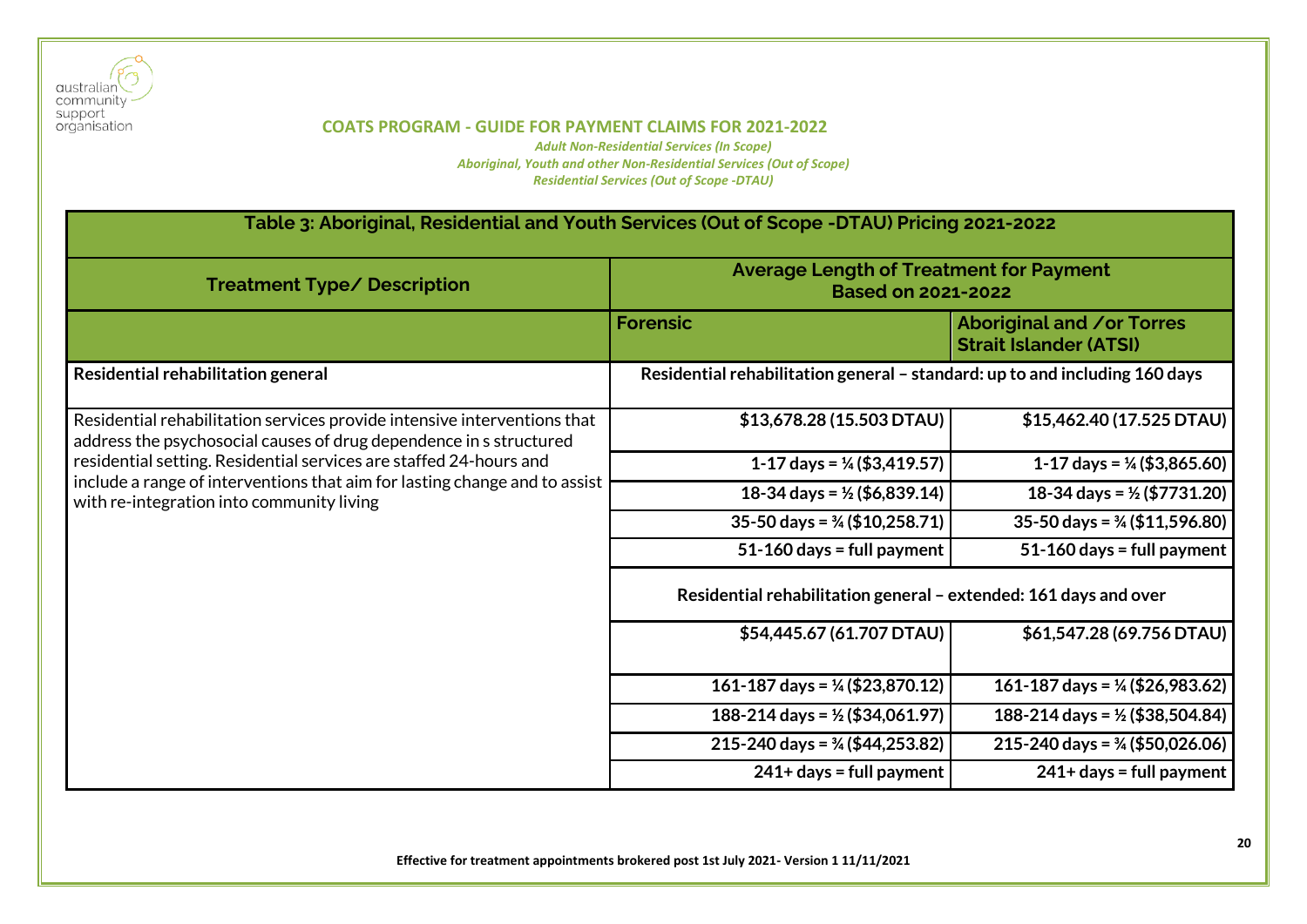

| Table 3: Aboriginal, Residential and Youth Services (Out of Scope -DTAU) Pricing 2021-2022                                                                |                                                                             |                                                            |
|-----------------------------------------------------------------------------------------------------------------------------------------------------------|-----------------------------------------------------------------------------|------------------------------------------------------------|
| <b>Treatment Type/ Description</b>                                                                                                                        | <b>Average Length of Treatment for Payment</b><br><b>Based on 2021-2022</b> |                                                            |
|                                                                                                                                                           | <b>Forensic</b>                                                             | Aboriginal and /or Torres<br><b>Strait Islander (ATSI)</b> |
| Residential rehabilitation general                                                                                                                        | Dual Diagnosis residential rehabilitation: Approximately 90 days            |                                                            |
| Residential rehabilitation services provide intensive interventions that                                                                                  | \$64,505.12 (73.109 DTAU)                                                   | \$72,918.83 (82.644DTAU)                                   |
| address the psychosocial causes of drug dependence in s structured                                                                                        | 1-21 days = $\frac{1}{4}$ (\$16,126.28)                                     | 1-21 days = $\frac{1}{4}$ (\$18,229.71)                    |
| residential setting. Residential services are staffed 24-hours and include<br>a range of interventions that aim for lasting change and to assist with re- | 22-42 days = $\frac{1}{2}$ (\$32,252.56)                                    | 22-42 days = $\frac{1}{2}$ (\$36,459.41)                   |
| integration into community living                                                                                                                         | 43-63 days = $\frac{3}{4}$ (\$48,378.84)                                    | 43-63 days = $\frac{3}{4}$ (\$54,689.12)                   |
|                                                                                                                                                           | $64-90$ days = full payment                                                 | $64-90$ days = full payment                                |
|                                                                                                                                                           | Family beds program - standard: up to and including 160 days                |                                                            |
|                                                                                                                                                           | \$28,282.41 (32.055 DTAU)                                                   | \$31,971.42 (36.236 DTAU)                                  |
|                                                                                                                                                           | 1-17 days = $\frac{1}{4}$ (\$7,070.60)                                      | 1-17 days = $\frac{1}{4}$ (\$7,992.86)                     |
|                                                                                                                                                           | 18-34 days = $\frac{1}{2}$ (\$14,141.21)                                    | 18-34 days = $\frac{1}{2}$ (\$15,985.71)                   |
|                                                                                                                                                           | $35-50$ days = $\frac{3}{4}$ (\$21,211.81)                                  | $35-50$ days = $\frac{3}{4}$ (\$23,978.57)                 |
|                                                                                                                                                           | $51-160$ days = full payment                                                | 51-160 days = full payment                                 |
|                                                                                                                                                           |                                                                             |                                                            |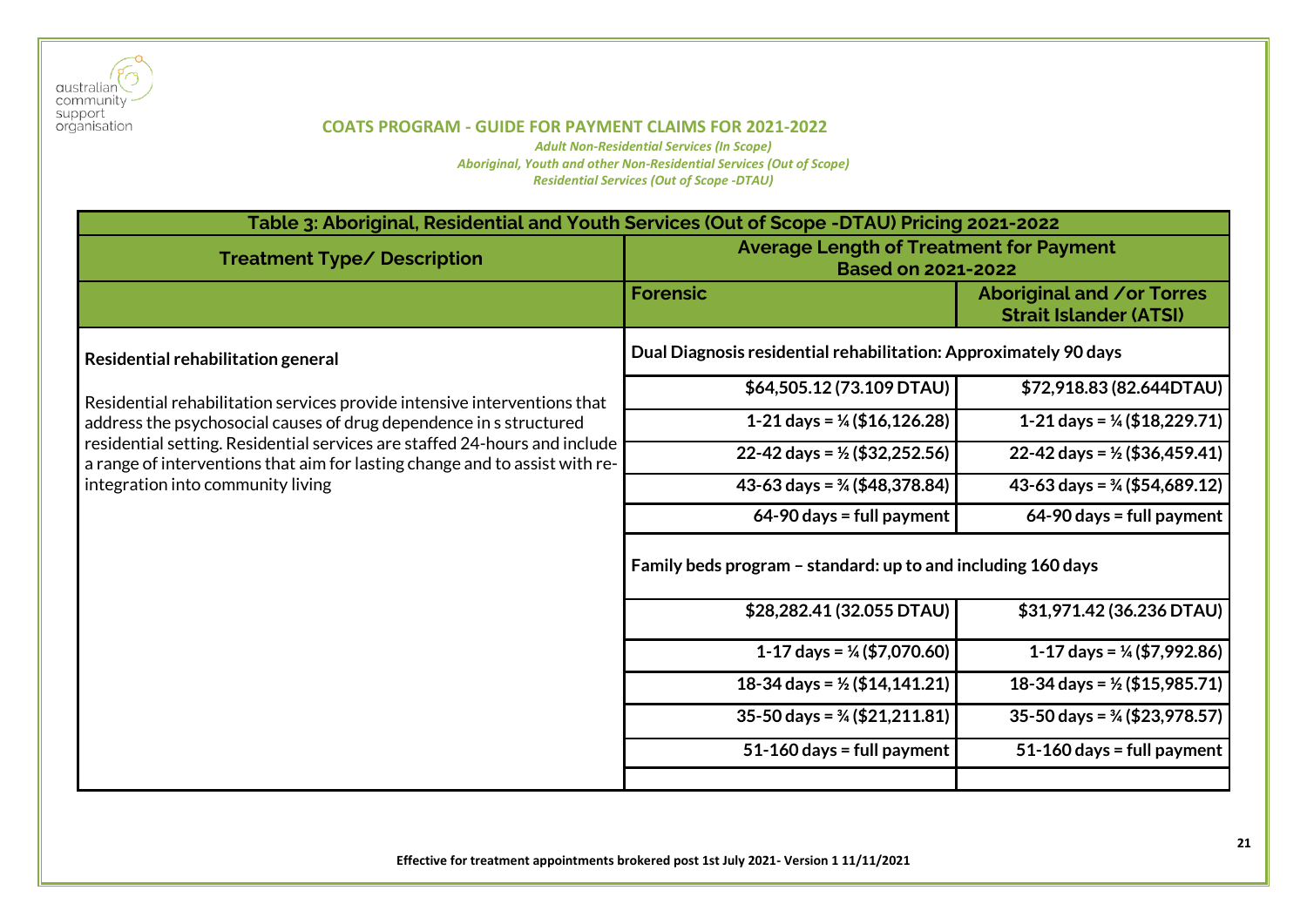

| Table 3: Aboriginal, Residential and Youth Services (Out of Scope -DTAU) Pricing 2021-2022 |                                                                                                                                                      |                                                            |
|--------------------------------------------------------------------------------------------|------------------------------------------------------------------------------------------------------------------------------------------------------|------------------------------------------------------------|
| <b>Treatment Type/ Description</b>                                                         | <b>Average Length of Treatment for Payment</b><br><b>Based on 2021-2022</b>                                                                          |                                                            |
|                                                                                            | <b>Forensic</b>                                                                                                                                      | Aboriginal and /or Torres Strait<br><b>Islander (ATSI)</b> |
|                                                                                            | Family beds program - extended: 161 days and over                                                                                                    |                                                            |
|                                                                                            | \$112,576.67 (127.592 DTAU)                                                                                                                          | \$127,260.58 (144.234 DTAU)                                |
|                                                                                            | 161-187 days = $\frac{1}{4}$ (\$49,355.97)                                                                                                           | 161-187 days = $\frac{1}{4}$ (\$55,793.71)                 |
|                                                                                            | 188-214 days = $\frac{1}{2}$ (\$70,429.54)                                                                                                           | 188-214 days = $\frac{1}{2}$ (\$79,616.00)                 |
|                                                                                            | $215 - 240$ days = $\frac{3}{4}$ (\$91,503.10)                                                                                                       | $215 - 240$ days = $\frac{3}{4}$ (\$103,438.29)            |
|                                                                                            | $241+$ days = full payment                                                                                                                           | $241+$ days = full payment                                 |
|                                                                                            | General, youth and Aboriginal Residential rehabilitation                                                                                             |                                                            |
|                                                                                            | Pre-admission client engagement: Per course                                                                                                          |                                                            |
|                                                                                            | \$988.76                                                                                                                                             | \$1,117.73                                                 |
|                                                                                            |                                                                                                                                                      |                                                            |
|                                                                                            | General, youth and Aboriginal Residential rehabilitation - Bridging support: Per<br>contact (Maximum payment claimable of 4 contacts post treatment) |                                                            |
|                                                                                            | \$92.64                                                                                                                                              | \$104.12                                                   |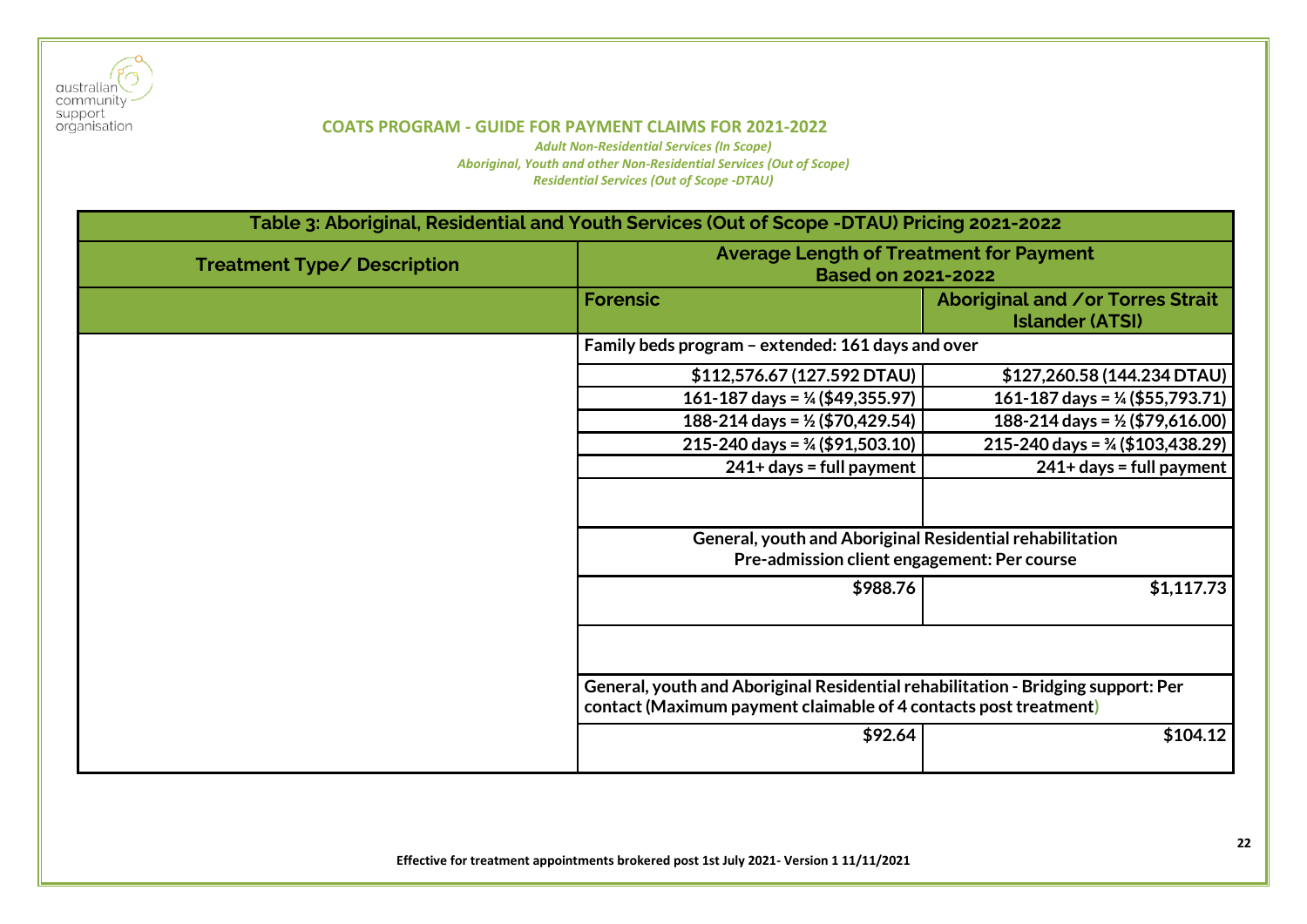

| Table 3: Aboriginal, Residential and Youth Services (Out of Scope -DTAU) Pricing 2021-2022                                                            |                                                                              |                                                            |
|-------------------------------------------------------------------------------------------------------------------------------------------------------|------------------------------------------------------------------------------|------------------------------------------------------------|
| <b>Treatment Type/Description</b>                                                                                                                     | <b>Average Length of Treatment for Payment</b><br><b>Based on 2021-2022</b>  |                                                            |
|                                                                                                                                                       | <b>Forensic</b>                                                              | Aboriginal and /or Torres Strait<br><b>Islander (ATSI)</b> |
| Residential rehabilitation general: Slow stream<br>pharmacotherapy program<br>Slow-stream pharmacotherapy reduction programs operate in               | Slow stream pharmacotherapy program - standard: up to and including 160 days |                                                            |
| two residential rehabilitation centres, Windana Therapeutic<br>Community and Odyssey House Therapeutic Community.                                     | \$17,056.88 (19.332 DTAU)                                                    | \$19,281.69 (21.853 DTAU)                                  |
| Participation in the rehabilitation program is thought to reduce                                                                                      | 1-17 days = $\frac{1}{4}$ (\$4,264.22)                                       | 1-17 days = $\frac{1}{4}$ (\$4,820.42)                     |
| the subjective distress of pharmacotherapy reduction. Slow                                                                                            | 18-34 days = $\frac{1}{2}$ (\$8,528.44)                                      | 18-34 days = $\frac{1}{2}$ (\$9,640.84)                    |
| reduction in a supportive treatment environment reduces the<br>risk of relapse and overdose that may occur during opioid<br>neuroadaptation reversal. | 35-50 days = $\frac{3}{4}$ (\$12,792.66)                                     | 35-50 days = $\frac{3}{4}$ (\$14,461.27)                   |
|                                                                                                                                                       | $51-160$ days = full payment                                                 | $51-160$ days = full payment                               |
|                                                                                                                                                       | Slow stream pharmacotherapy program - extended: 161 days and over            |                                                            |
|                                                                                                                                                       | \$67,894.01 (76.949 DTAU)                                                    | \$76,749.75 (86.986 DTAU)                                  |
|                                                                                                                                                       | 161-187 days = $\frac{1}{4}$ (\$29,766.16)                                   | 161-187 days = $\frac{1}{4}$ (\$33,648.70)                 |
|                                                                                                                                                       | 188-214 days = $\frac{1}{2}$ (\$42,475.45)                                   | 188-214 days = $\frac{1}{2}$ (\$48,015.72)                 |
|                                                                                                                                                       | 215-240 days = $\frac{3}{4}$ (\$55,184.73)                                   | $215 - 240$ days = $\frac{3}{4}$ (\$62,382.74)             |
|                                                                                                                                                       | 241+ days = full payment                                                     | 241+ days = full payment                                   |
|                                                                                                                                                       |                                                                              |                                                            |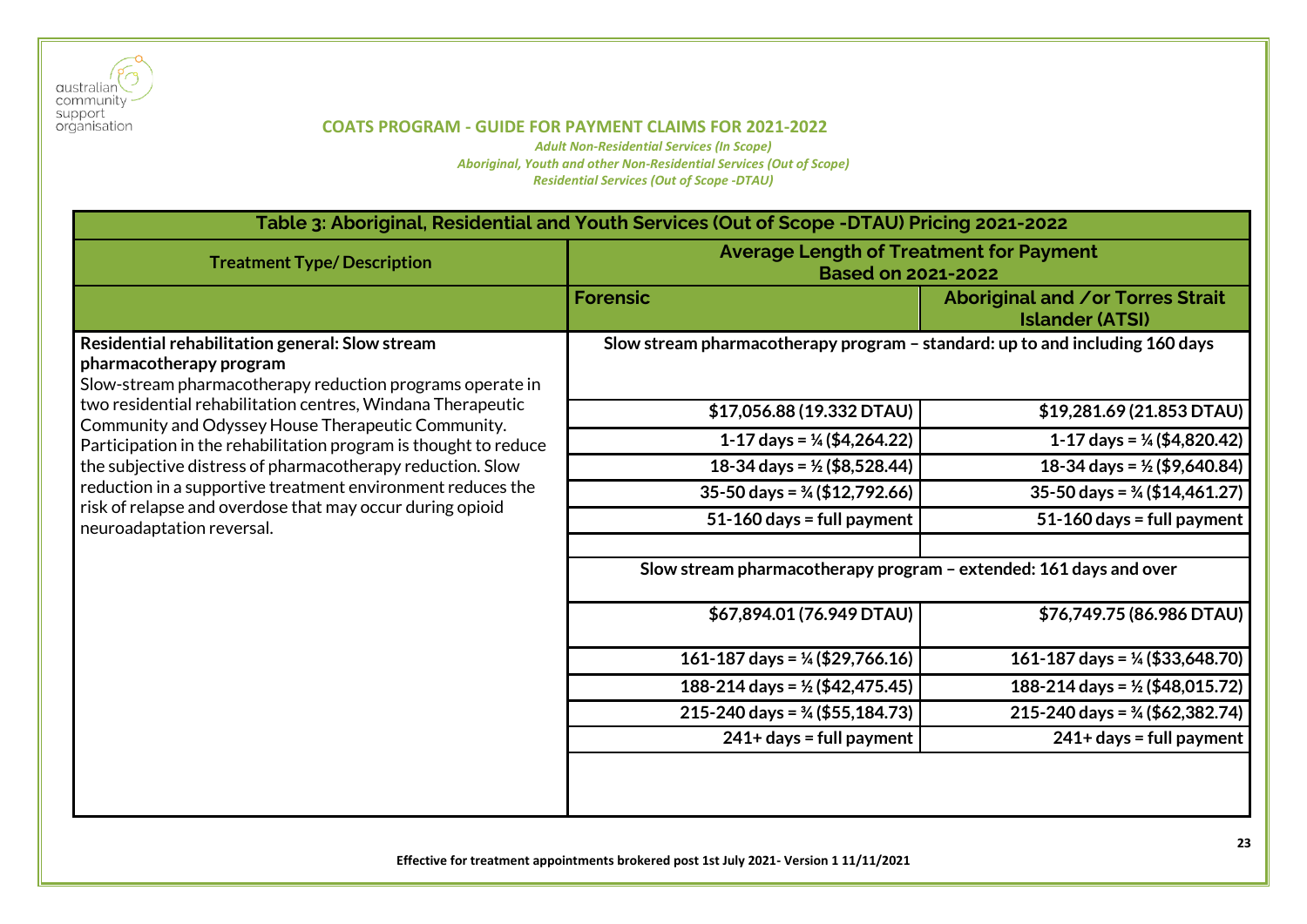

| Table 3: Aboriginal, Residential and Youth Services (Out of Scope -DTAU) Pricing 2021-2022                                 |                                                                                |                                                            |
|----------------------------------------------------------------------------------------------------------------------------|--------------------------------------------------------------------------------|------------------------------------------------------------|
| <b>Treatment Type/ Description</b>                                                                                         | <b>Average Length of Treatment for Payment</b><br><b>Based on 2021-2022</b>    |                                                            |
|                                                                                                                            | <b>Forensic</b>                                                                | Aboriginal and /or Torres Strait<br><b>Islander (ATSI)</b> |
| <b>Residential rehabilitation Youth</b><br>Youth residential rehabilitation services are staffed 24 hours and              | Youth-specific facility rehabilitation - standard: up to and including 90 days |                                                            |
| provide a range of interventions aiming to address young<br>people's problematic AOD use and develop life skills to enable | \$25,021.61 (28.359 DTAU)                                                      | \$28,285.30 (32.058 DTAU)                                  |
| independent living in the community                                                                                        | 1-10 days = $\frac{1}{4}$ (\$6,255.40)                                         | 1-10 days = $\frac{1}{4}$ (\$7,071.33)                     |
|                                                                                                                            | 11-20 days = $\frac{1}{2}$ (\$12,510.81)                                       | 11-20 days = $\frac{1}{2}$ (\$14,142.65)                   |
|                                                                                                                            | 21-29 days = $\frac{3}{4}$ (\$18,766.21)                                       | 21-29 days = $\frac{3}{4}$ (\$21,213.98)                   |
|                                                                                                                            | $30-90$ days = full payment                                                    | $30-90$ days = full payment                                |
|                                                                                                                            | Youth-specific facility rehabilitation - extended: 91 days and over            |                                                            |
|                                                                                                                            | \$85,075.49 (96.422 DTAU)                                                      | \$96,172.29 (108.999 DTAU)                                 |
|                                                                                                                            | 91-100 days = $\frac{1}{4}$ (\$40,035.08)                                      | 91-100 days = $\frac{1}{4}$ (\$45,257.05)                  |
|                                                                                                                            | 101-110 days = $\frac{1}{2}$ (\$55,048.55)                                     | 101-110 days = $\frac{1}{2}$ (\$62,228.80)                 |
|                                                                                                                            | 111-119 days = $\frac{3}{4}$ (\$70,062.02)                                     | 111-119 days = $\frac{3}{4}$ (\$79,200.55)                 |
|                                                                                                                            | $120+$ days = full payment                                                     | $120+ days = full payment$                                 |